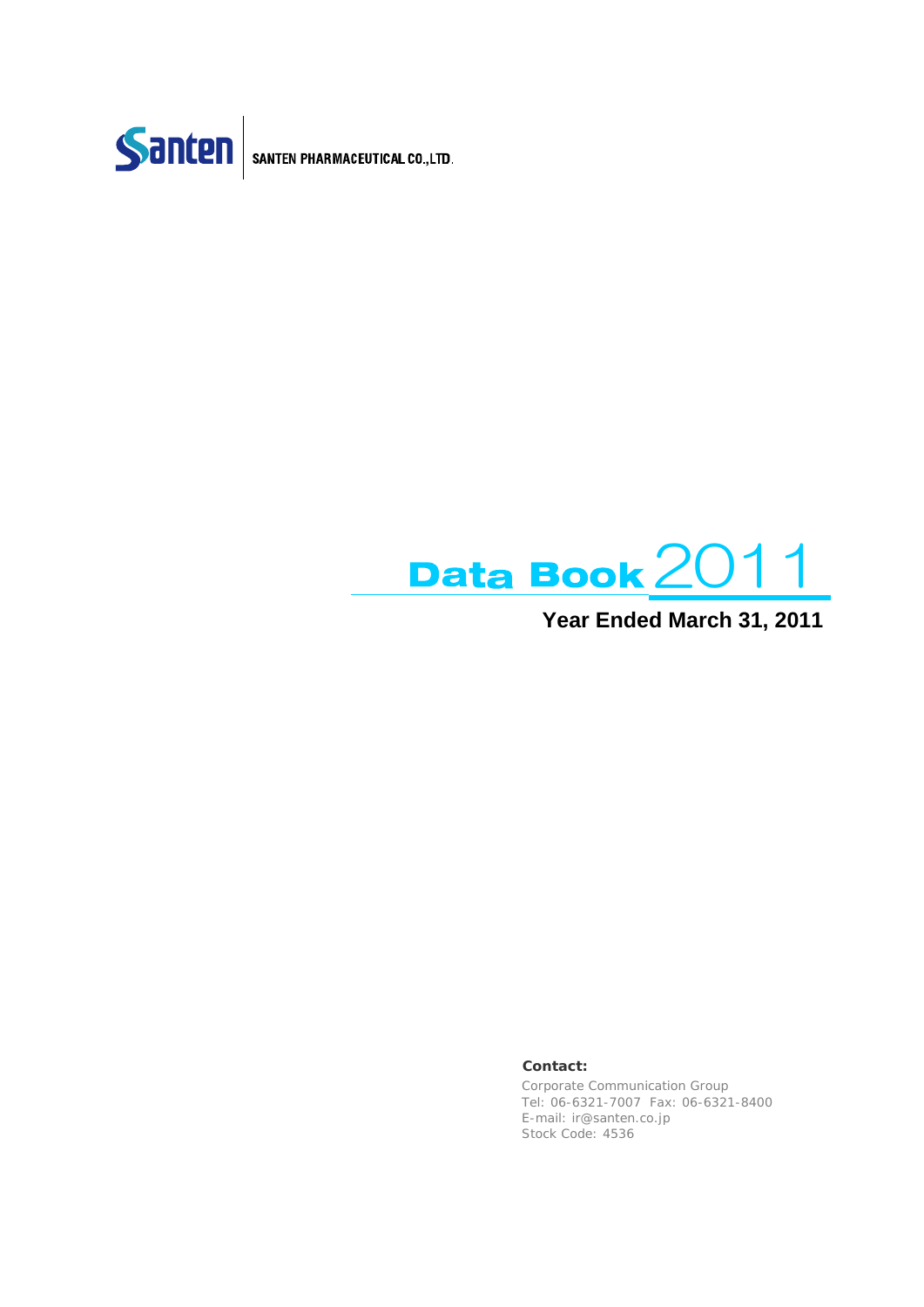# Contents

| <b>Financial highlights</b>                                  | $\overline{2}$ |
|--------------------------------------------------------------|----------------|
| Consolidated financial summary                               | $\overline{c}$ |
| Consolidated balance sheets summary                          | 2              |
| Consolidated financial indexes                               | $\overline{2}$ |
| Exchange rates                                               | $\overline{c}$ |
| <b>Consolidated information</b>                              | 4              |
| Consolidated income and comprehensive income statements      | 4              |
| Income statements details                                    | 5              |
| Major Selling, general and administrative expenses           | 5              |
| Major Non-operating income and expenses                      | 5              |
| Major Extraordinary gain and loss                            | 5              |
| Sales details                                                | 6              |
| Sales by division                                            | 6              |
| Sales of major prescription pharmaceuticals                  | 7              |
| Consolidated balance sheets                                  | 9              |
| <b>Assets</b>                                                | 9              |
| Liabilities and net assets                                   | 10             |
| Consolidated statements of cash flows                        | 11             |
| Other consolidated information                               | 12             |
| R&D expenses                                                 | 12             |
| Capital expenditures                                         | 12             |
| Depreciation and amortization                                | 12             |
| Lease expenses                                               | 12             |
| Number of employees                                          | 12             |
| <b>Reference information</b>                                 | 13             |
| Research & development                                       | 13             |
| Pipeline of prescription pharmaceuticals (Clinical trials)   | 13             |
| ■Changes from February 8, 2011                               | 14             |
| Pharmaceutical market in Japan                               | 15             |
| Revision of National Health Insurance (NHI) drug prices      | 15             |
| Market shares                                                | 15             |
| Market shares by therapeutic area - prescription ophthalmics | 15             |
| Stock information                                            | 16             |
| Stock price                                                  | 16             |
| Major shareholders                                           | 16             |
| Major stock information                                      | 16             |
| Breakdown of shareholding by number of shares                | 17             |
| Breakdown of shareholding by number of shareholders          | 17             |
| Consolidated subsidiaries                                    | 18             |
| News releases                                                | 19             |

Forecasts in this report are based on the currently available information.

Actual results may differ materially depending on a number of factors including adverse economic conditions, delays in new products launch, currency exchange rate, legislative and regulatory developments.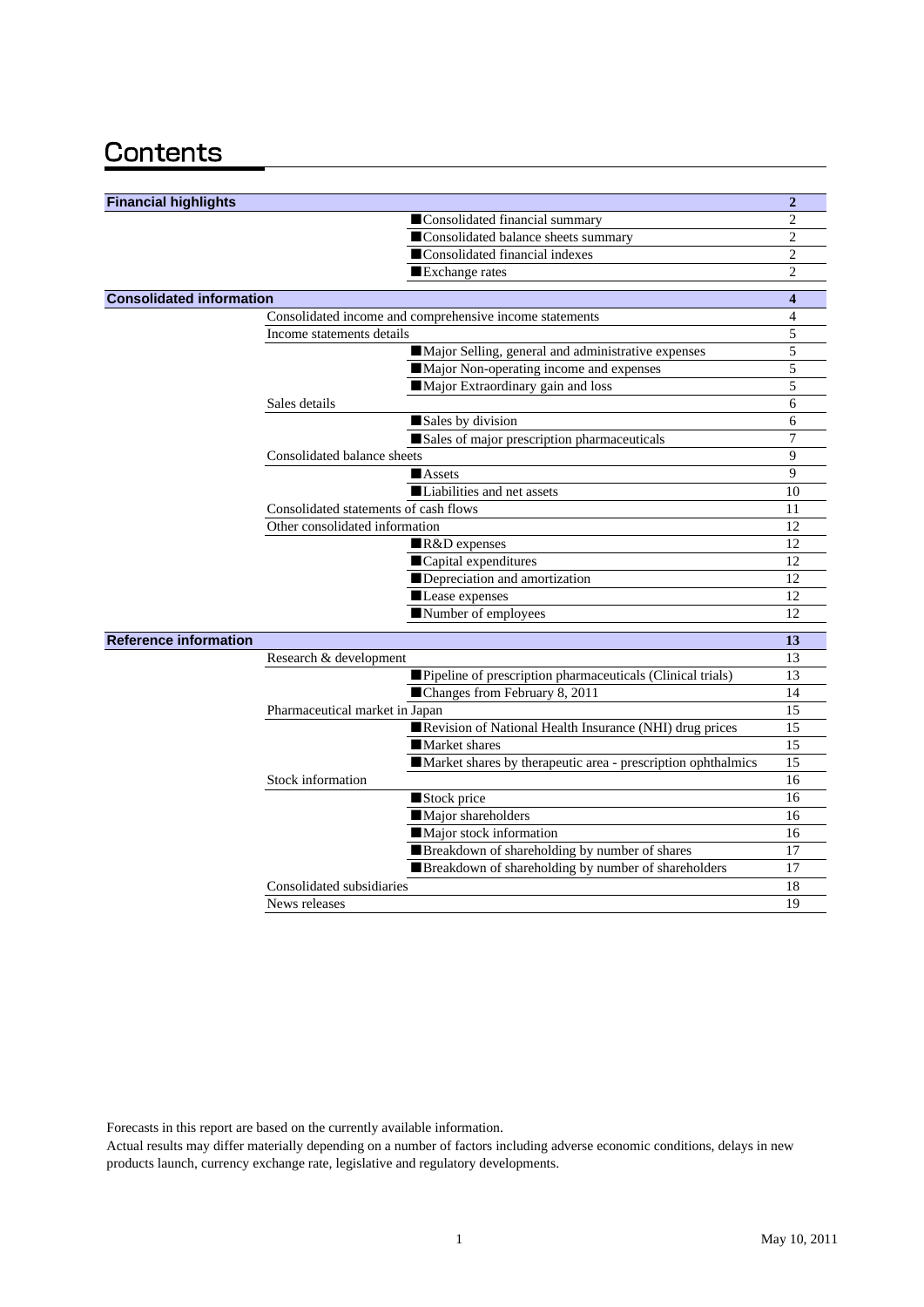# **Financial highlights**



|                           |         | $\cdots$ |         |         |         |                       |                         |                       |
|---------------------------|---------|----------|---------|---------|---------|-----------------------|-------------------------|-----------------------|
| Year ended March 31       | 2007    | 2008     | 2009    | 2010    | 2011    | % Change<br>2011/2010 | 2012<br><b>Forecast</b> | % Change<br>2012/2011 |
| Net sales                 | 100.485 | 103,394  | 101.618 | 110.594 | 110,812 | 0.2                   | 116,000                 | 4.7                   |
| Operating income          | 20.412  | 20.370   | 15.494  | 29,640  | 30,738  | 3.7                   | 30,000                  | $-2.4$                |
| Ordinary income           | 20,843  | 20,702   | 15.935  | 29.862  | 31,484  | 5.4                   | 30,500                  | $-3.1$                |
| Net income                | 13.147  | 12.650   | 10.123  | 18.722  | 21,333  | 13.9                  | 20,500                  | $-3.9$                |
| Dividends per share (yen) | 65      | 80       | 80      | 80      | 90      |                       | 100                     |                       |
| $DOE$ $(\% )$             | 4.4     | 5.4      | 5.4     | 5.2     | 5.3     |                       |                         |                       |

### ■Consolidated balance sheets summary (Millions of yen)

Year ended March 31 **2007** 2008 2009 2010 2011 <sup>% Change</sup> 2011/2010 Total assets 159,098 156,547 151,012 166,878 184,801 10.7 Net assets 128,645 127,118 125,368 137,603 156,404 13.7 Interest-bearing debts 5,446 5,278 699 617 188 -69.5

# ■Consolidated financial indexes

| Year ended March 31                 | 2007     | 2008     | 2009     | 2010     | 2011     | % Change<br>2011/2010 | 2012<br><b>Forecast</b> | % Change<br>2012/2011 |
|-------------------------------------|----------|----------|----------|----------|----------|-----------------------|-------------------------|-----------------------|
| EPS (yen)                           | 151.58   | 146.15   | 119.08   | 220.10   | 249.71   | 13.5                  | 239.95                  | $-3.9$                |
| BPS (yen)                           | 1.481.83 | 1.494.48 | 1,472.32 | 1,614.08 | 1.793.15 | 11.1                  |                         |                       |
| Debt equity ratio (times)           | 0.04     | 0.04     | 0.01     | 0.00     | 0.00     |                       |                         |                       |
| PER (times)                         | 20.0     | 15.9     | 23.0     | 12.7     | 13.3     |                       |                         |                       |
| PBR (times)                         | 2.04     | 1.56     | 1.86     | 1.74     | 1.85     |                       |                         |                       |
| $ROE$ (%)                           | 10.6     | 9.9      | 8.0      | 14.3     | 14.5     |                       |                         |                       |
| $ROA$ $%$                           | 8.5      | 8.0      | 6.6      | 11.8     | 12.1     |                       |                         |                       |
| Equity ratio(%)                     | 80.8     | 81.1     | 82.9     | 82.3     | 84.5     |                       |                         |                       |
| * Free cash flows (millions of yen) | 11.404   | 12.316   | 8.896    | 24,795   | 16,118   | $-35.0$               |                         |                       |
| * EBITDA (millions of ven)          | 25,890   | 25,172   | 20.098   | 32.084   | 34,087   | 6.2                   |                         |                       |

\*Free cash flows  $=$  (Cash flows from operating activities) - (Capital expenditures)

Not adjusting increase/decrease in trade receivables for fiscal years ending on holidays.

\*EBITDA = (Income before income taxes) + (Interest expense) + (Depreciation and amortization)

| Exchange rates           |        |        |        |        |        |                           |  |  |
|--------------------------|--------|--------|--------|--------|--------|---------------------------|--|--|
|                          | 2007.3 | 2008.3 | 2009.3 | 2010.3 | 2011.3 | 2012.3<br><b>Forecast</b> |  |  |
| Exchange rate: US dollar | 116.86 | 114.29 | 100.81 | 92.79  | 85.57  | 82.00                     |  |  |
| : Euro                   | 148.99 | 161.98 | 146.71 | 131.12 | 113.45 | 113.00                    |  |  |
| $:$ RMB                  |        |        | 14.86  | 13.70  | 12.94  | 12.50                     |  |  |

Forecasts in this report are based on the currently available information. Actual results may differ materially depending on a number of factors including adverse economic conditions etc.

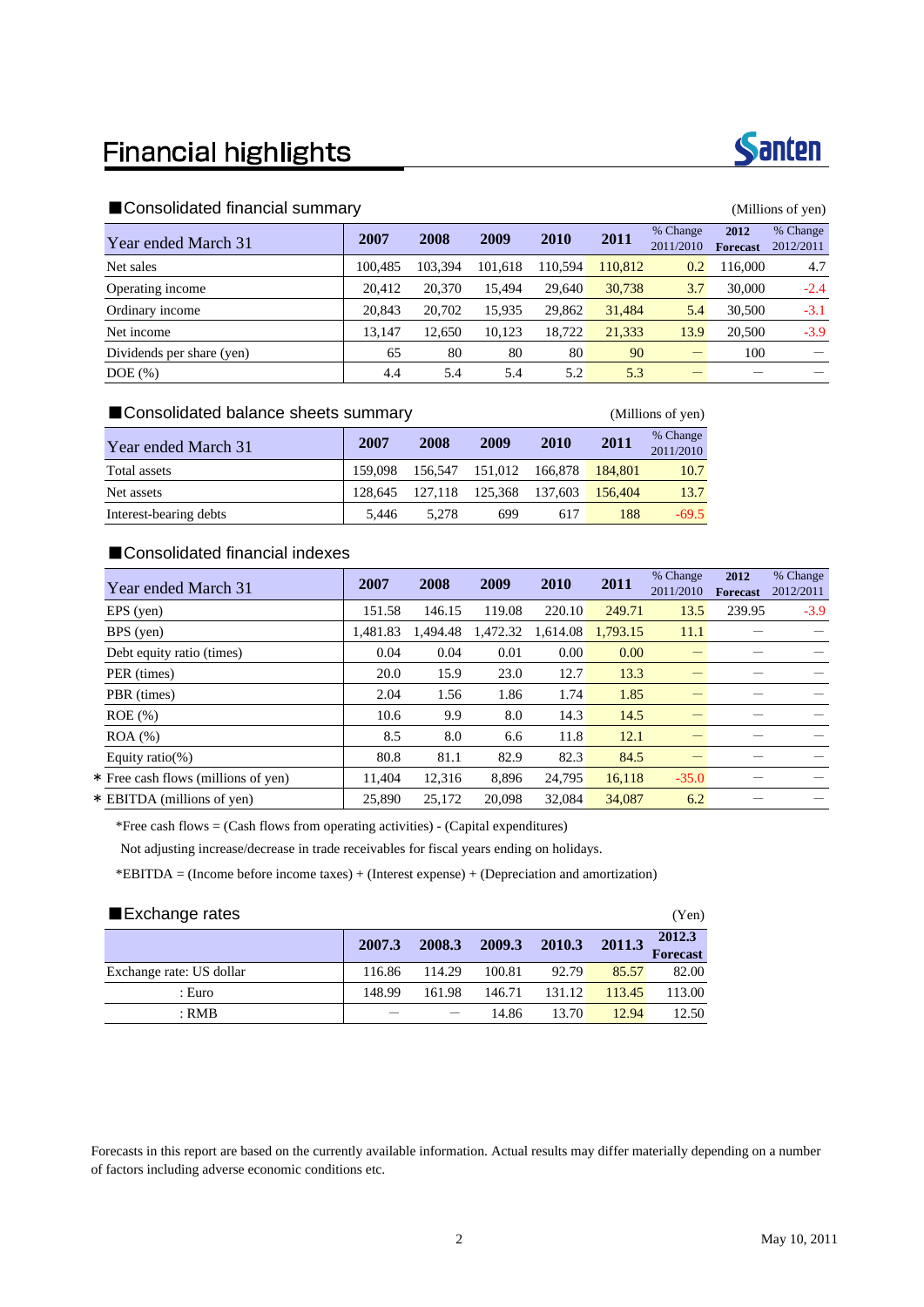# **Financial highlights**



# ■Consolidated Financial summary (Graph)













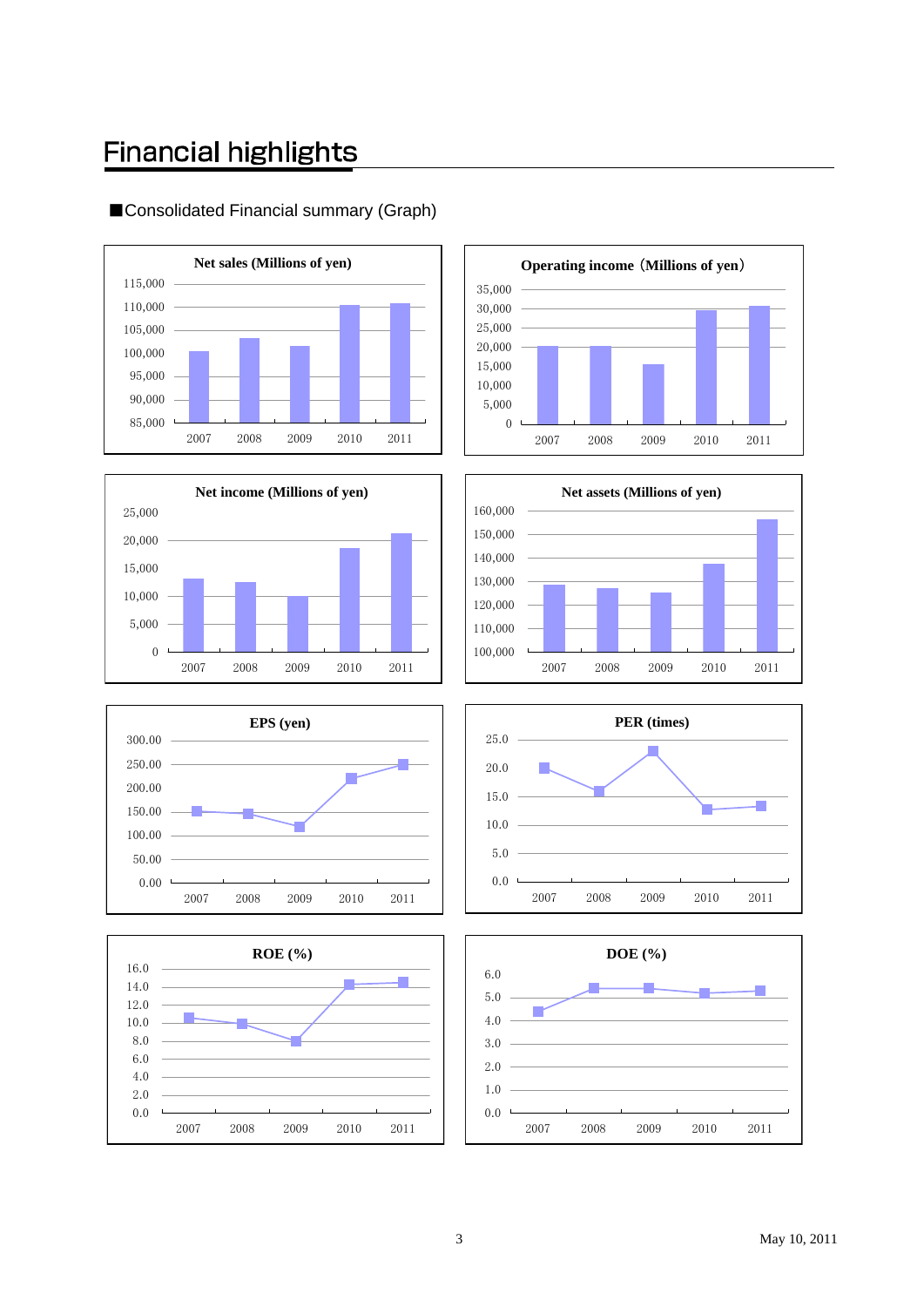# **Consolidated information**



|                                              |         |                          |                          |                          |          | (Millions of yen)     |
|----------------------------------------------|---------|--------------------------|--------------------------|--------------------------|----------|-----------------------|
| Year ended March 31                          | 2007    | 2008                     | 2009                     | 2010                     | 2011     | % Change<br>2011/2010 |
| <b>Net sales</b>                             | 100,485 | 103,394                  | 101,618                  | 110,594                  | 110,812  | 0.2                   |
| Cost of sales                                | 35,483  | 36,513                   | 35,947                   | 34,710                   | 34,436   | $-0.8$                |
| (Percentage of net sales)                    | 35.3%   | 35.3%                    | 35.4%                    | 31.4%                    | 31.1%    |                       |
| <b>Gross profit</b>                          | 65,001  | 66,880                   | 65,671                   | 75,884                   | 76,375   | 0.6                   |
| (Percentage of net sales)                    | 64.7%   | 64.7%                    | 64.6%                    | 68.6%                    | 68.9%    |                       |
| Selling, general and administrative expenses | 44,589  | 46,510                   | 50,177                   | 46,244                   | 45,636   | $-1.3$                |
| (Percentage of net sales)                    | 44.4%   | 45.0%                    | 49.4%                    | 41.8%                    | 41.2%    |                       |
| R&D expenses                                 | 13,663  | 12,941                   | 18,457                   | 14,123                   | 13,221   | $-6.4$                |
| (Percentage of net sales)                    | 13.6%   | 12.5%                    | 18.2%                    | 12.8%                    | 11.9%    |                       |
| <b>Operating income</b>                      | 20,412  | 20,370                   | 15,494                   | 29,640                   | 30,738   | 3.7                   |
| (Percentage of net sales)                    | 20.3%   | 19.7%                    | 15.2%                    | 26.8%                    | 27.7%    |                       |
| Non-operating income                         | 1,138   | 1,356                    | 1,430                    | 842                      | 1,011    | 20.1                  |
| Non-operating expenses                       | 707     | 1,024                    | 989                      | 620                      | 265      | $-57.3$               |
| <b>Ordinary income</b>                       | 20,843  | 20,702                   | 15,935                   | 29,862                   | 31,484   | 5.4                   |
| (Percentage of net sales)                    | 20.7%   | 20.0%                    | 15.7%                    | 27.0%                    | 28.4%    |                       |
| Extraordinary gain                           | 250     | 237                      | 18                       | 74                       | 15       | $-79.7$               |
| <b>Extraordinary</b> loss                    | 55      | 457                      | 129                      | 1,327                    | 425      | $-68.0$               |
| <b>Income before income taxes</b>            | 21,039  | 20,482                   | 15,823                   | 28,610                   | 31,074   | 8.6                   |
| (Percentage of net sales)                    | 20.9%   | 19.8%                    | 15.6%                    | 25.9%                    | 28.0%    |                       |
| Income taxes - current                       | 7,902   | 8,145                    | 8,269                    | 10,687                   | 9,970    | $-6.7$                |
| Income taxes - deferred                      | $-10$   | $-313$                   | $-2,568$                 | $-800$                   | $-229$   | $-71.4$               |
| Income before minority interests             |         |                          |                          |                          | 21,333   |                       |
| Minority interests in income                 |         |                          |                          |                          |          |                       |
| <b>Net income</b>                            | 13,147  | 12,650                   | 10,123                   | 18,722                   | 21,333   | 13.9                  |
| (Percentage of net sales)                    | 13.1%   | 12.2%                    | 10.0%                    | 16.9%                    | 19.3%    |                       |
| Minority interests in income                 |         | $\overline{\phantom{0}}$ | $\overline{\phantom{0}}$ | $\overline{\phantom{0}}$ |          |                       |
| Income before minority interests             |         |                          |                          | —                        | 21,333   |                       |
| Other comprehensive income                   |         |                          |                          |                          | $-1,537$ |                       |
| Comprehensive income                         |         |                          |                          |                          | 19,796   |                       |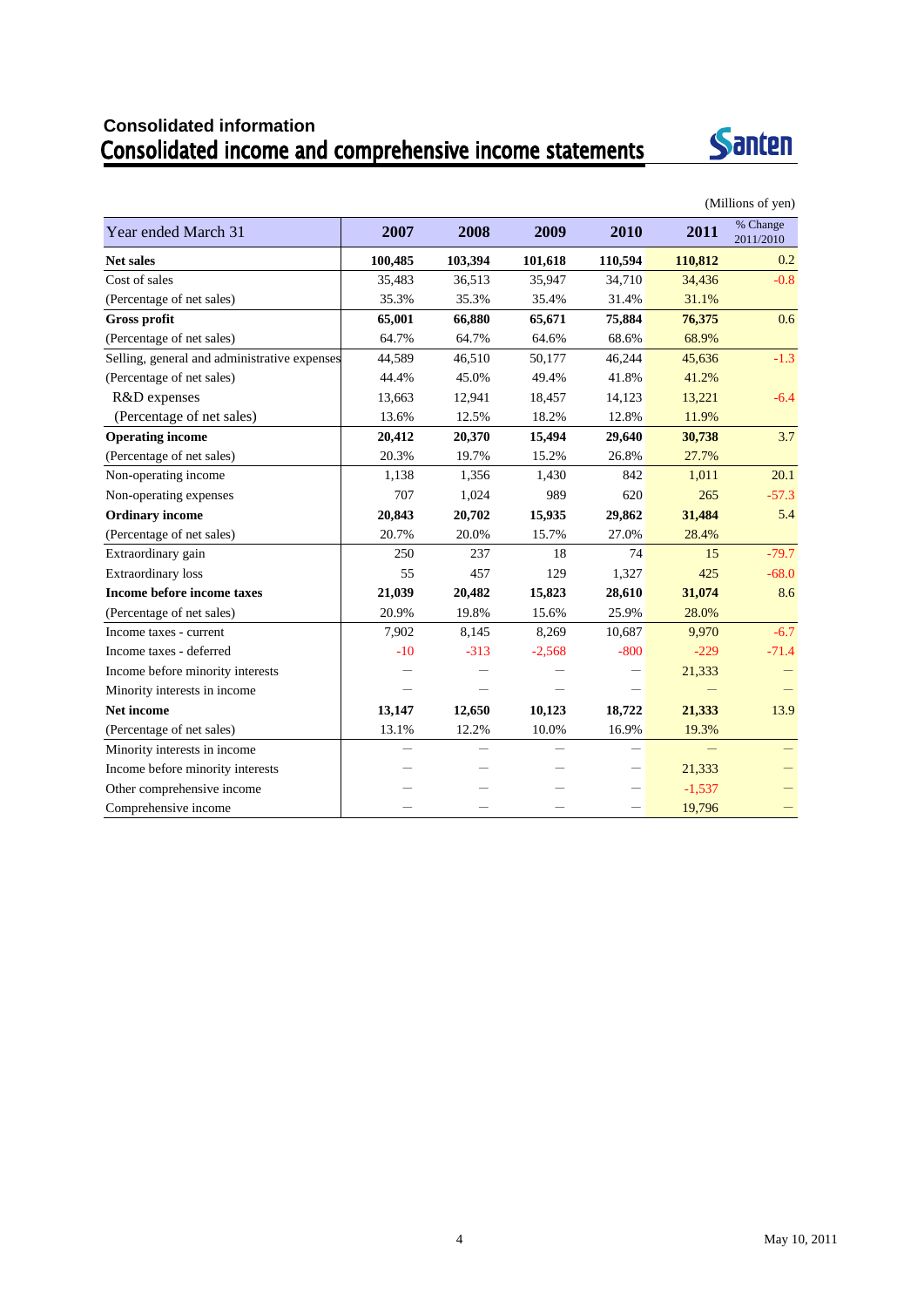# **Consolidated income statements (details)**

| Major Selling, general and administrative expenses<br>(Millions of yen) |        |        |        |             |        |                       |  |  |  |
|-------------------------------------------------------------------------|--------|--------|--------|-------------|--------|-----------------------|--|--|--|
| Year ended March 31                                                     | 2007   | 2008   | 2009   | <b>2010</b> | 2011   | % Change<br>2011/2010 |  |  |  |
| Personnel expenses                                                      | 12.197 | 13.220 | 13.089 | 13.347      | 13.612 | 2.0                   |  |  |  |
| Sales promotion expenses                                                | 3.944  | 4.184  | 4.084  | 4.172       | 4.490  | 7.6                   |  |  |  |
| Royalty expenses                                                        | 2.203  | 2.211  | 2,116  | 2.497       | 2.545  | 1.9                   |  |  |  |
| Advertising expenses                                                    | 1.807  | 2.671  | 1.878  | 1,637       | 1,500  | $-8.4$                |  |  |  |
| R&D expenses                                                            | 13,663 | 12.941 | 18.457 | 14.123      | 13.221 | $-6.4$                |  |  |  |

# ■Major Non-operating income and expenses (Millions of yen)

| Year ended March 31          | 2007 | 2008 | 2009                     | 2010 | 2011 | % Change<br>2011/2010 |
|------------------------------|------|------|--------------------------|------|------|-----------------------|
| Interest and dividend income | 459  | 606  | 548                      | 417  | 521  | 24.8                  |
| Gain on insurance received   |      |      | $\overline{\phantom{m}}$ | 128  | 136  | 6.5                   |
| Interest expense             | 90   | 96   | 62                       | 52   | 36   | $-31.0$               |

# ■Major Extraordinary gain and loss (Millions of yen)

| Year ended March 31                          | 2007 | 2008     | 2009 | 2010 | 2011 |
|----------------------------------------------|------|----------|------|------|------|
| Gain on sale of fixed assets                 | 250  | $\theta$ |      |      | 8    |
| Gain on sale of golf club memberships        |      |          |      |      |      |
| Loss on valuation of investment securities   |      |          |      | 253  | 150  |
| Expense on change of site                    |      |          |      |      | 134  |
| Loss on adjustment for changes of accounting |      |          |      |      | 108  |
| standard for asset retirement obligations    |      |          |      |      |      |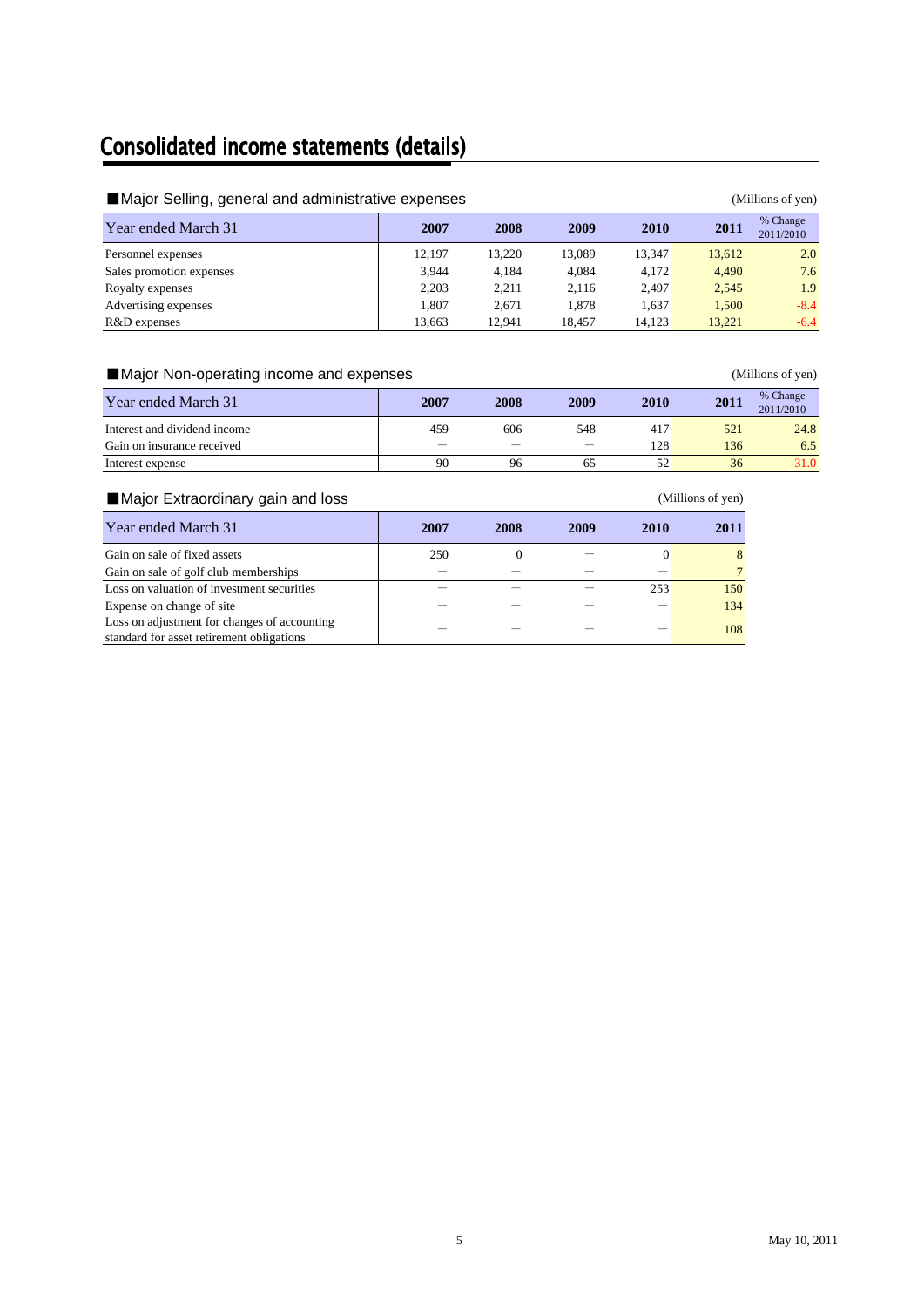# Sales details

## ■Sales by division (Millions of yen)

| <b>Year ended March 31</b>         | 2007    | 2008    | 2009    | 2010    | 2011    | % Change<br>2011/2010 |
|------------------------------------|---------|---------|---------|---------|---------|-----------------------|
| <b>Pharmaceuticals</b>             | 99.919  | 102.952 | 100.970 | 109,057 | 108,575 | $-0.4$                |
| Prescription pharmaceuticals       | 94,612  | 97,500  | 95.745  | 103,806 | 103,852 | 0.0                   |
| Ophthalmic                         | 82,152  | 85.426  | 84,488  | 86,867  | 90.797  | 4.5                   |
| Anti-rheumatic drugs               | 9.379   | 9,626   | 9.741   | 9.907   | 9,833   | $-0.7$                |
| Other prescription pharmaceuticals | 3,080   | 2.447   | 1,515   | 7,030   | 3,221   | $-54.2$               |
| OTC pharmaceuticals                | 5,307   | 5,451   | 5,225   | 5,251   | 4,723   | $-10.1$               |
| Others                             | 565     | 442     | 648     | 1.537   | 2.236   | 45.5                  |
| Medical devices                    | 537     | 414     | 624     | 1,520   | 2,224   | 46.3                  |
| Others                             | 28      | 27      | 24      | 16      | 11      | $-30.8$               |
| Total net sales                    | 100.485 | 103.394 | 101.618 | 110.594 | 110,812 | 0.2                   |
|                                    |         |         |         |         |         |                       |

### [Domestic] (Millions of yen)

**Year ended March 31 2007 2008 2009 2010 2011** <sup>% Change</sup> 2011/2010 Pharmaceuticals 86,608 88,138 87,972 88,605 91,047 2.8 Prescription pharmaceuticals 81,321 82,707 82,754 83,372 86,332 3.6 Ophthalmic 21,272 72,319 72,357 72,666 75,585 4.0 Anti-rheumatic drugs 19,208 9,519 9,634 9,772 9,727 -0.5 Other prescription pharmaceuticals 840 868 762 933 1,020 9.3 OTC pharmaceuticals 6,286 5,430 5,218 5,232 4,715 5,99 Others 543 428 647 980 1,501 53.2 Medical devices 515 401 622 963 1,490 54.6 Others 28 27 24 16 11 -30.8 Total domestic sales 87,152 88,566 88,620 89,586 92,549 3.3 (Percentage of total net sales) 86.7% 85.7% 87.2% 81.0% 83.5% -

### [Overseas] (Millions of yen)

| <b>Year ended March 31</b>         | 2007   | 2008   | 2009   | 2010   | 2011   | % Change<br>2011/2010 |
|------------------------------------|--------|--------|--------|--------|--------|-----------------------|
| Pharmaceuticals                    | 13,311 | 14,813 | 12,997 | 20,451 | 17,527 | $-14.3$               |
| Prescription pharmaceuticals       | 13,290 | 14.793 | 12,990 | 20,433 | 17,519 | $-14.3$               |
| Ophthalmic                         | 10,880 | 13,106 | 12,131 | 14,201 | 15,211 | 7.1                   |
| Anti-rheumatic drugs               | 170    | 107    | 106    | 135    | 106    | $-21.1$               |
| Other prescription pharmaceuticals | 2,240  | 1,579  | 752    | 6,096  | 2,200  | $-63.9$               |
| OTC pharmaceuticals                | 20     | 20     | 6      | 18     | 8      | $-55.9$               |
| Others                             | 21     | 13     |        | 556    | 734    | 31.9                  |
| Medical devices                    | 21     | 13     |        | 556    | 734    | 31.9                  |
| Others                             |        |        |        |        |        |                       |
| Total overseas sales               | 13.333 | 14.827 | 12.998 | 21,008 | 18.262 | $-13.1$               |
| (Percentage of total net sales)    | 13.3%  | 14.3%  | 12.8%  | 19.0%  | 16.5%  |                       |

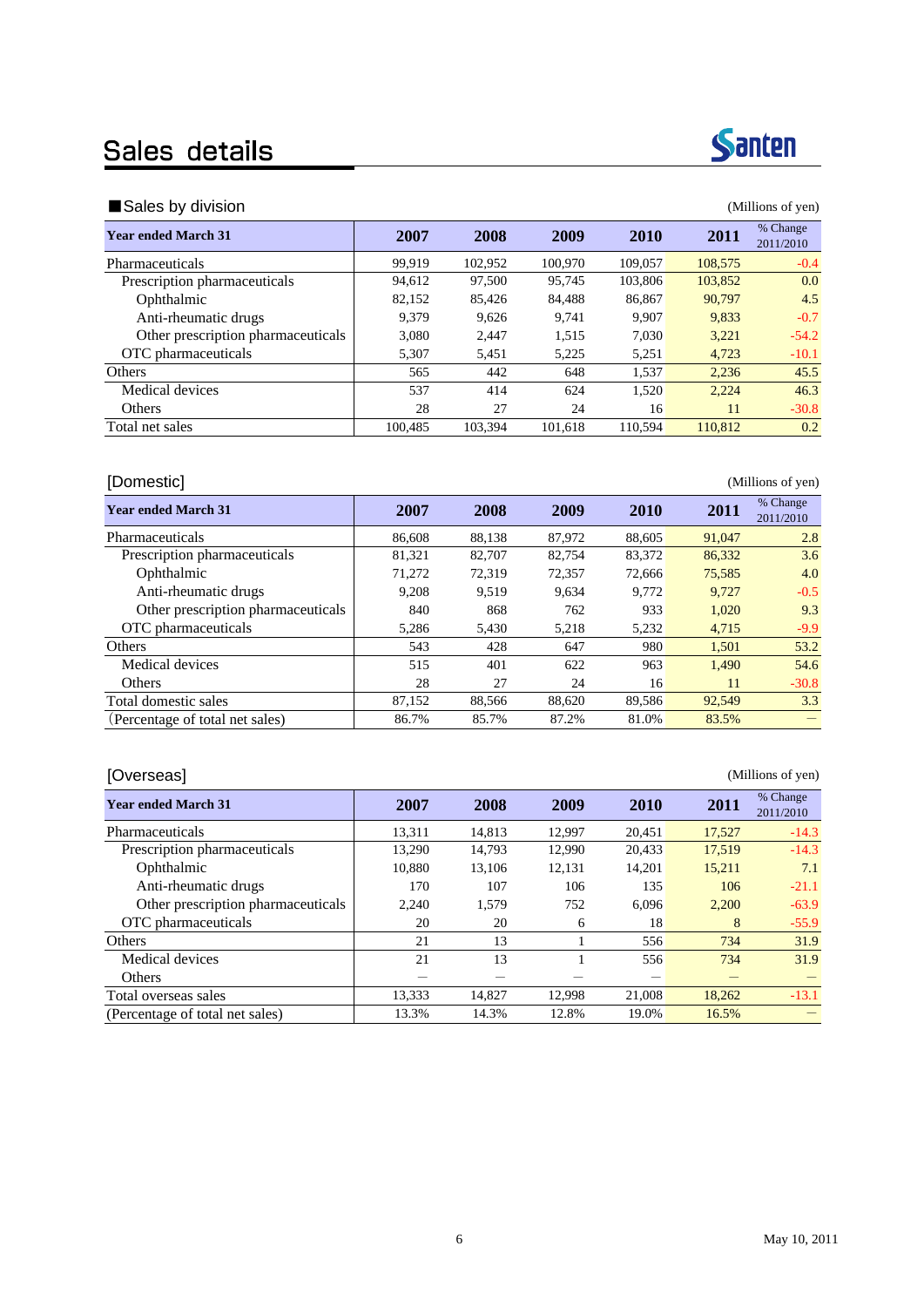# Sales details

# ■Sales of major prescription pharmaceuticals

| <b>Therapeutic category</b> | <b>Generic name/formulation</b>            | <b>Brand name</b>    |       | <b>Region</b> Launched |
|-----------------------------|--------------------------------------------|----------------------|-------|------------------------|
| Bacterial conjunctivitis    | levofloxacin/ophthalmic solution           | Cravit               | Japan | Apr- $00$              |
|                             | ofloxacin/ophthalmic solution              | <b>Tarivid</b>       | Japan | $Sep-87$               |
|                             | tafluprost/opthalmic solution              | <b>Tapros</b>        | Japan | Dec-08                 |
|                             | dorzolamide hydrochloride-timolol maleate/ |                      |       |                        |
|                             | combination ophthalmic solution            | Cosopt               | Japan | $Jun-10$               |
| Glaucoma                    | timolol maleate/ophthalmic solution        | <b>Timoptol</b>      | Japan | $Sep-81$               |
|                             | timotol maleate/                           |                      |       | $Nov-99$               |
|                             | long-acting ophthalmic solution            | <b>Timoptol XE</b>   | Japan |                        |
|                             | bunazosin hydrochloride/opthalmic solution | <b>Detantol</b>      | Japan | $Sep-01$               |
|                             | isopropyl unoprostone/opthalmic solution   | Rescula X            | Japan | Oct-94                 |
| Allergy                     | levocabastine hydrochloride/               | Livostin             |       | $Jan-01$               |
|                             | ophthalmic solution                        |                      | Japan |                        |
| Corneal disease             | sodium hyaluronate/ophthalmic solution     | <b>Hyalein</b>       | Japan | $Jun-95$               |
|                             | diquafosol sodium                          | <b>Diquas</b>        | Japan | $Dec-10$               |
| Inflammation                | fluorometholone/ophthalmic solution        | <b>Flumetholon</b>   | Japan | $Oct-75$               |
| Early-stage senile cataract | pirenoxine/ophthalmic solution             | <b>Kary Uni</b>      | Japan | Jul-92                 |
| Adjuvant for ophthalmic     | sodium hyaluronate/                        |                      |       | Jan- $95$              |
| operations                  | adjuvant for ophthalmic operations         | <b>Opegan Hi</b>     | Japan |                        |
| Rheumatoid arthritis        | bucillamine/tablet                         | <b>Rimatil</b>       | Japan | Sep-87                 |
|                             | salazosulfapyridine/enteric coated tablet  | <b>Azulfidine EN</b> | Japan | Dec-95                 |

※Rescula: This product, which was launched in October 1994, has been sold by Santen Pharmaceutical Co., Ltd. since October 2004.

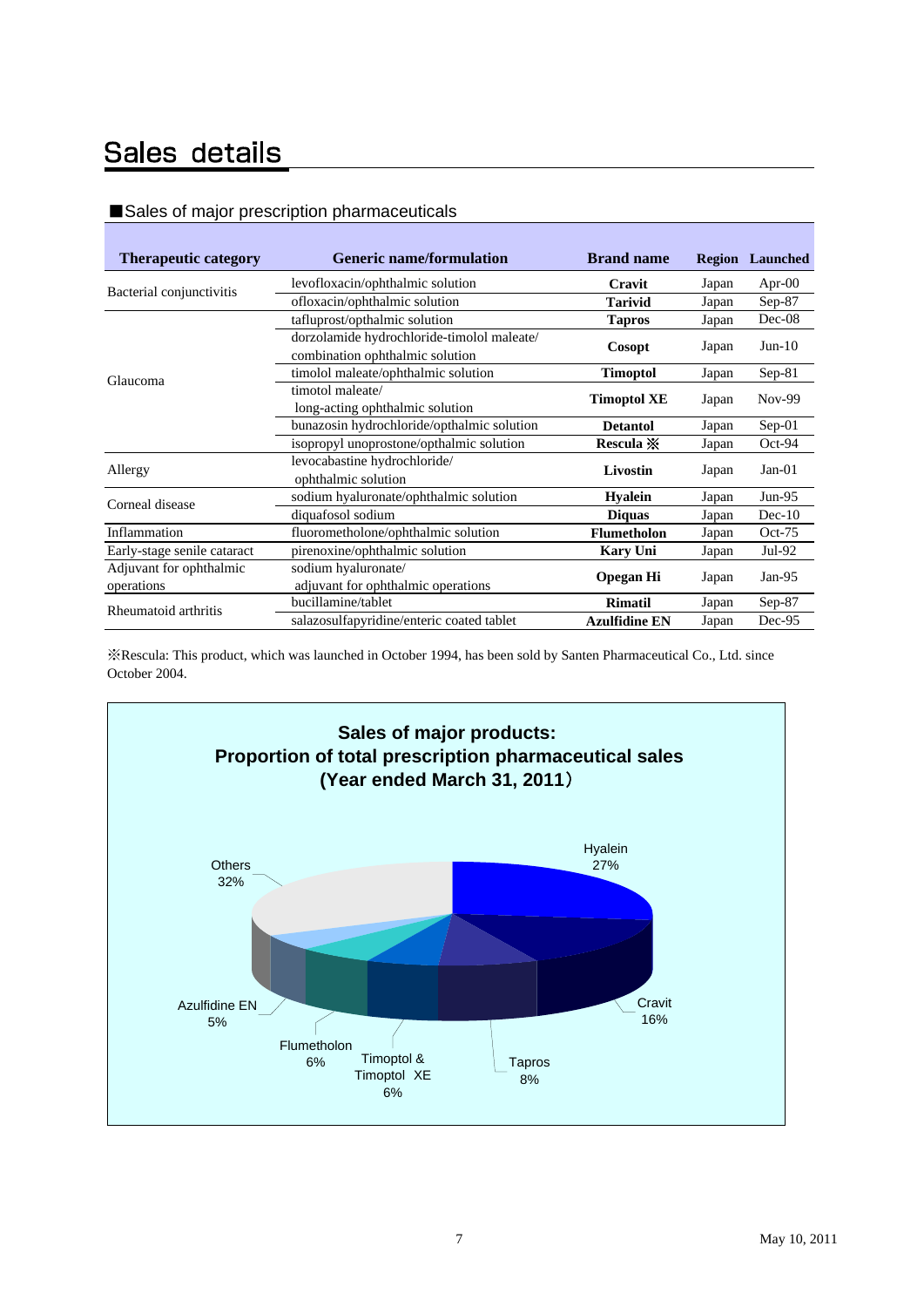

|          |        |                            |        |        |                          |                            |                       | (Millions of yen)    |
|----------|--------|----------------------------|--------|--------|--------------------------|----------------------------|-----------------------|----------------------|
|          |        | <b>Year ended March 31</b> |        |        |                          | <b>Year ended March 31</b> |                       |                      |
| 2007     | 2008   | 2009                       | 2010   | 2011   | % Change<br>2011/2010    | 2012<br><b>Forecast</b>    | % Change<br>2012/2011 | <b>Brand name</b>    |
| 13,155   | 12,864 | 12,443                     | 12,240 | 12,904 | 5.4                      | 12,917                     | 0.1                   | Cravit               |
| 3,524    | 3,139  | 2,488                      | 2,423  | 2,419  | $-0.2$                   | 2,157                      | $-10.8$               | <b>Tarivid</b>       |
| $\equiv$ |        | 1,058                      | 4,687  | 6,633  | 41.5                     | 8,438                      | 27.2                  | <b>Tapros</b>        |
|          |        |                            |        | 2,935  |                          | 5,521                      | 88.1                  | Cosopt               |
| 3,816    | 3,574  | 3,213                      | 2,832  | 2,152  | $-24.0$                  | 1,254                      | $-41.7$               | <b>Timoptol</b>      |
| 3,258    | 3,432  | 3,477                      | 3,475  | 2,891  | $-16.8$                  | 2,367                      | $-18.1$               | <b>Timoptol XE</b>   |
| 2,288    | 2,337  | 2,283                      | 2,168  | 2,064  | $-4.8$                   | 2,054                      | $-0.5$                | <b>Detantol</b>      |
| 5,127    | 4,880  | 4,386                      | 3,669  | 2,777  | $-24.3$                  | 2,146                      | $-22.7$               | Rescula              |
| 4,305    | 4,341  | 4,302                      | 3,229  | 3,800  | 17.7                     | 3,065                      | $-19.4$               | Livostin             |
| 17,891   | 19,521 | 20,030                     | 21,219 | 21,257 | 0.2                      | 22,132                     | 4.1                   | <b>Hyalein</b>       |
|          |        |                            |        | 745    | $\overline{\phantom{m}}$ | 3,298                      | 342.7                 | <b>Diquas</b>        |
| 4,854    | 4,821  | 4,671                      | 4,432  | 4,753  | 7.2                      | 4,145                      | $-12.8$               | <b>Flumetholon</b>   |
| 3,465    | 3,652  | 3,572                      | 3,728  | 3,728  | 0.0                      | 3,757                      | 0.8                   | <b>Kary Uni</b>      |
| 2,839    | 3,204  | 3,236                      | 3,431  | 3,226  | $-6.0$                   | 3,301                      | 2.3                   | <b>Opegan Hi</b>     |
| 4,912    | 4,767  | 4,539                      | 4,352  | 3,944  | $-9.4$                   | 3,725                      | $-5.6$                | <b>Rimatil</b>       |
| 3,889    | 4,121  | 4,187                      | 4,216  | 4,106  | $-2.6$                   | 4,097                      | $-0.2$                | <b>Azulfidine EN</b> |



Forecasts in this report are based on the currently available information. Actual results may differ materially depending on a number of factors including adverse economic conditions etc.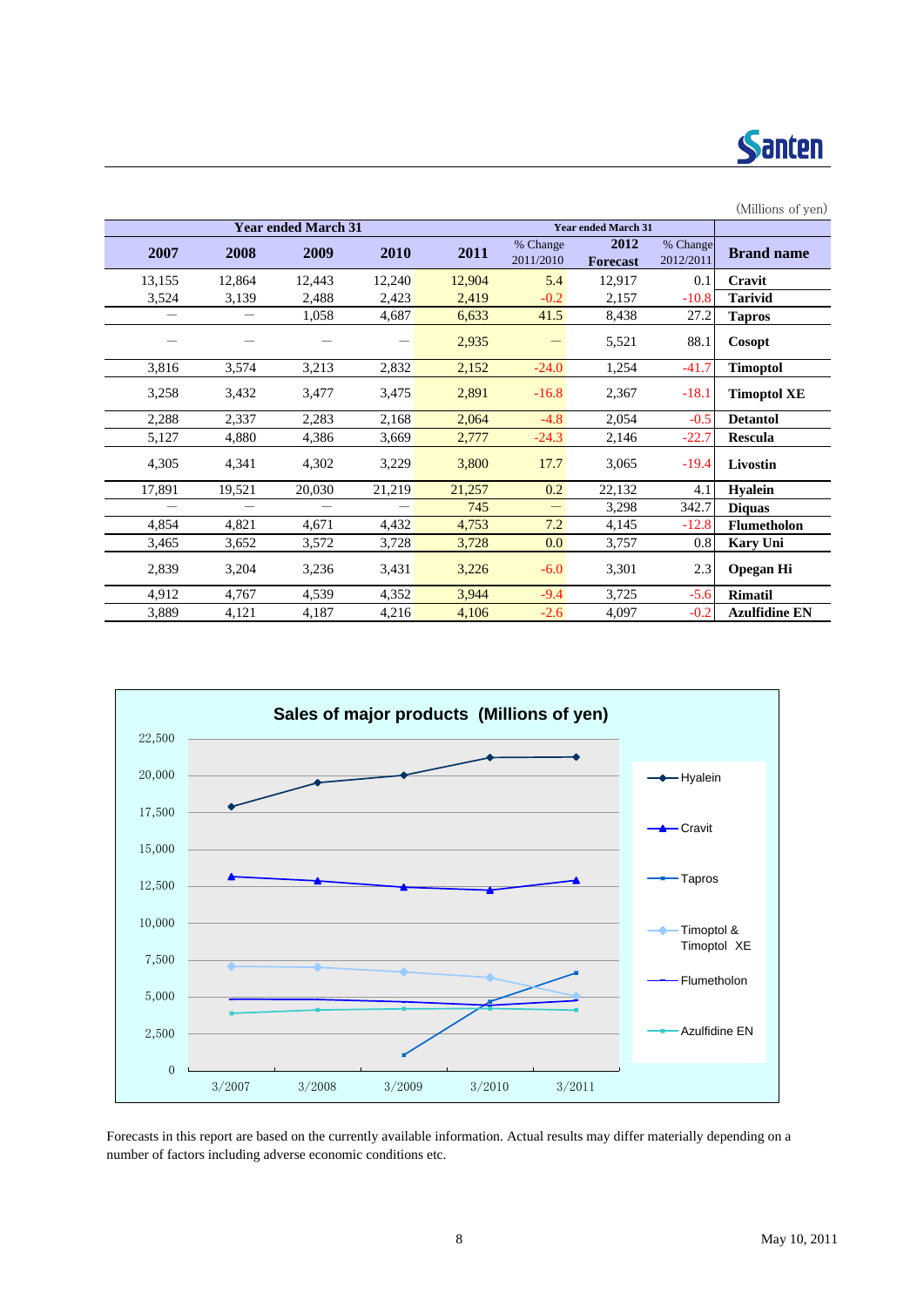# **Consolidated balance sheets**

| ■Assets                                |               |               |               |               |                                |               |         |               | (Millions of yen) |               |
|----------------------------------------|---------------|---------------|---------------|---------------|--------------------------------|---------------|---------|---------------|-------------------|---------------|
| <b>March 31</b>                        | 2007          |               | 2008          |               | 2009                           |               | 2010    |               | 2011              |               |
|                                        |               | $\frac{0}{0}$ |               | $\frac{9}{6}$ |                                | $\frac{0}{0}$ |         | $\frac{0}{0}$ |                   | $\frac{0}{0}$ |
| <b>Current assets</b>                  | 100,820       | 63.4          | 102,754       | 65.6          | 101,053                        | 66.9          | 118,832 | 71.2          | 137,668           | 74.5          |
| Cash and deposits                      | 34,295        |               | 35,483        |               | 37,117                         |               | 56,677  |               | 65,558            |               |
| Notes and accounts<br>receivable-trade | 35,034        |               | 35,614        |               | 36,011                         |               | 35,268  |               | 38,980            |               |
| Marketable securities                  | 16,914        |               | 15,868        |               | 11,396                         |               | 8,998   |               | 13,332            |               |
| Inventories                            | 10,357        |               | 11,332        |               | 12,235                         |               | 13,623  |               | 14,704            |               |
| Deferred tax assets                    | 1,625         |               | 1,699         |               | 1,941                          |               | 2,166   |               | 1,986             |               |
| Other current assets                   | 2,593         |               | 2,757         |               | 2,352                          |               | 2,098   |               | 3,106             |               |
| Allowance for doubtful<br>receivables  | $-0$          |               | -1            |               | $-1$                           |               | $-0$    |               | $-1$              |               |
| <b>Fixed assets</b>                    | 58,228        | 36.6          | 53,548        | 34.2          | 49,959                         | 33.1          | 48,046  | 28.8          | 47,133            | 25.5          |
| Tangible assets                        | 30,485        | 19.2          | 29,848        | 19.1          | 28,664                         | 19.0          | 26,574  | 15.9          | 24,956            | 13.5          |
| Buildings and structures               | 16,063        |               | 15,160        |               | 15,864                         |               | 14,622  |               | 13,450            |               |
| Machinery, equipment and<br>vehicles   | 1,817         |               | 2,656         |               | 2,432                          |               | 1,994   |               | 1,632             |               |
| Land                                   | 8,842         |               | 8,558         |               | 8,678                          |               | 8,418   |               | 8,216             |               |
| Leased assets                          |               |               |               |               | 39                             |               | 97      |               | 186               |               |
| Construction in progress               | 1,806         |               | 1,879         |               | 99                             |               | 43      |               | 186               |               |
| Other tangibles                        | 1,955         |               | 1,594         |               | 1,550                          |               | 1,397   |               | 1,283             |               |
| Intangible assets                      | 2,771         | 1.7           | 2,233         | 1.4           | 1,549                          | 1.0           | 1,231   | 0.7           | 991               | 0.5           |
| Software                               | 1,660         |               | 1,602         |               | 1,355                          |               | 1,158   |               | 952               |               |
| Other intangibles                      | 1,111         |               | 630           |               | 193                            |               | 72      |               | 39                |               |
| Investments and other assets           | 24,971        | 15.7          | 21,466        | 13.7          | 19,744                         | 13.1          | 20,240  | 12.1          | 21,185            | 11.5          |
| Investment securities                  | 21,019        |               | 16,949        |               | 11,818                         |               | 12,239  |               | 12,141            |               |
| Deferred tax assets                    |               |               | 1,822         |               | 6,409                          |               | 6,702   |               | 7,538             |               |
| Other assets                           | 3,951         |               | 2,694         |               | 1,516                          |               | 1,299   |               | 1,505             |               |
| <b>Deferred assets</b>                 | 50            | 0.0           | 244           | 0.2           |                                |               |         |               |                   |               |
| <b>Total assets</b>                    | 159,098 100.0 |               | 156,547 100.0 |               | 166,878 100.0<br>151,012 100.0 |               |         | 184,801 100.0 |                   |               |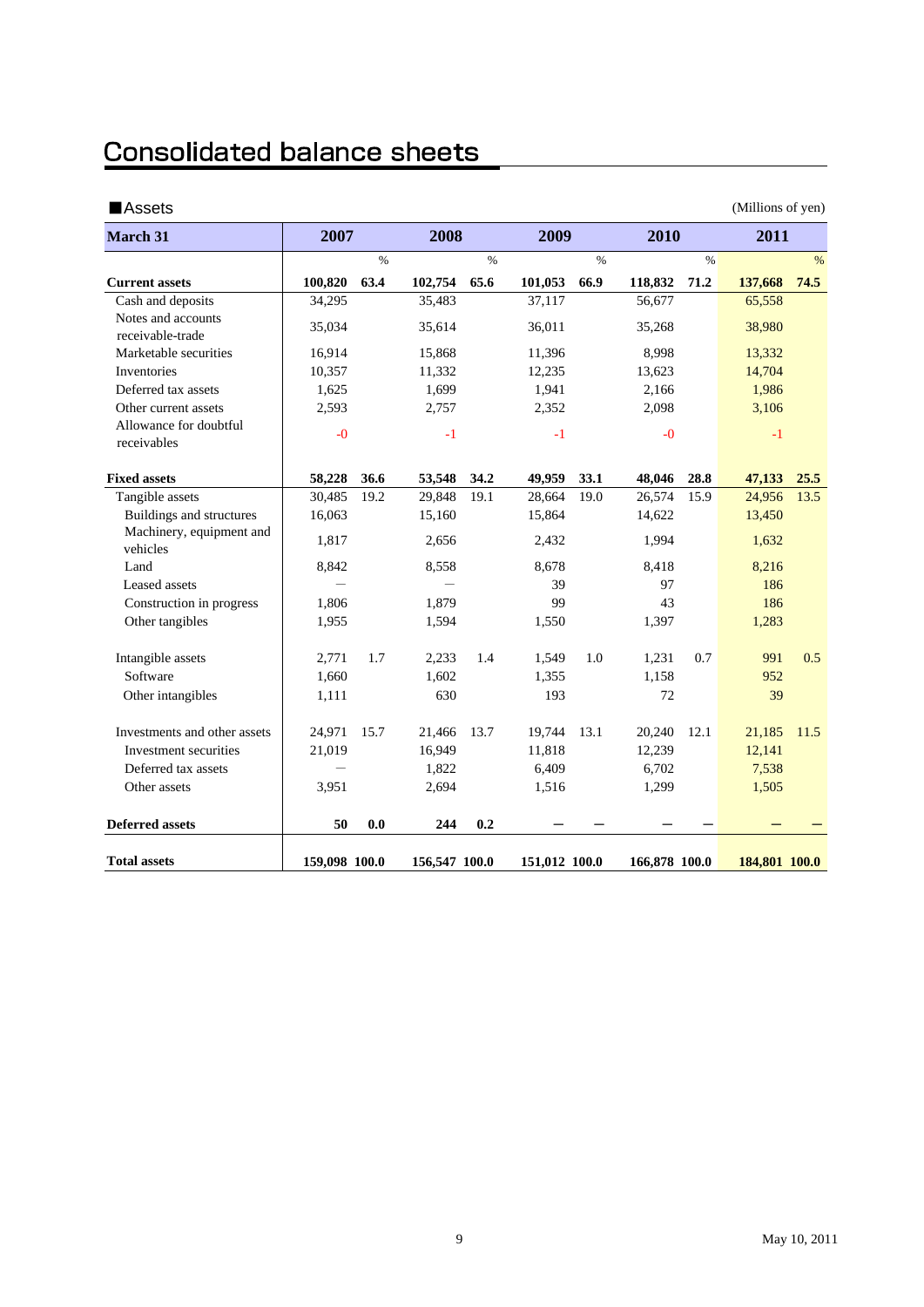

## ■Liabilities and net assets (Millions of yen)

| March 31                                                           | 2007          |         | 2008          |        | 2009          |        | 2010          |        | 2011          |        |
|--------------------------------------------------------------------|---------------|---------|---------------|--------|---------------|--------|---------------|--------|---------------|--------|
|                                                                    |               | $\%$    |               | $\%$   |               | $\%$   |               | $\%$   |               | %      |
| <b>Current liabilities</b>                                         | 22,369 14.0   |         | 26,561 17.0   |        | 22,439 14.9   |        | 25,286 15.2   |        | 24,104 13.0   |        |
| Notes and accounts                                                 | 6,089         |         | 5,633         |        | 6,018         |        | 5,600         |        | 6,031         |        |
| payable-trade                                                      |               |         |               |        |               |        |               |        |               |        |
| Short-term debt                                                    |               |         |               |        | 545           |        | 543           |        |               |        |
| Current portion of long-<br>term debt                              | 168           |         | 5,168         |        | 110           |        |               |        |               |        |
| Other payables                                                     | 8,572         |         | 7,690         |        | 7,414         |        | 7,936         |        | 8,444         |        |
| Income taxes payable                                               | 3,917         |         | 4,323         |        | 4,163         |        | 6,618         |        | 4,631         |        |
| Reserve for bonuses                                                | 2,477         |         | 2,612         |        | 2,590         |        | 2,687         |        | 2,712         |        |
| Other reserves                                                     | 67            |         | 74            |        | 69            |        | 81            |        | 87            |        |
| Other current liabilities                                          | 1,077         |         | 1,057         |        | 1,528         |        | 1,819         |        | 2,198         |        |
| <b>Noncurrent liabilities</b>                                      | 8,084         | $5.1\,$ | 2,867         | 1.8    | 3,203         | 2.1    | 3,988         | 2.4    | 4,292         | 2.3    |
| Long-term debt                                                     | 5,278         |         | 110           |        |               |        |               |        |               |        |
| Lease Obligations                                                  |               |         |               |        | 43            |        | 74            |        | 152           |        |
| Deferred tax liabilities                                           | 426           |         | 17            |        | 20            |        | 15            |        | 20            |        |
| Retirement and severance<br>benefits for employee                  | 1,405         |         | 1,815         |        | 2,393         |        | 2,910         |        | 3,266         |        |
| Retirement and severance<br>benefits for directors and<br>auditors | 513           |         | 487           |        | 505           |        | 456           |        | 453           |        |
| Asset retirement obligations                                       |               |         |               |        |               |        |               |        | 160           |        |
| Other liabilities                                                  | 460           |         | 437           |        | 240           |        | 531           |        | 238           |        |
| <b>Total liabilities</b>                                           | 30,453 19.1   |         | 29,429        | 18.8   | 25,643 17.1   |        | 29,275 17.5   |        | 28,397        | 15.4   |
| Shareholders' equity                                               | 124,997       | 78.6    | 126,398       | 80.7   | 129,808       | 86.0   | 141,866       | 85.0   | 162,159       | 87.7   |
| Common stock                                                       | 6,382         | 4.0     | 6,418         | 4.1    | 6,457         | 4.3    | 6,538         | 3.9    | 6,614         | 3.6    |
| Capital surplus reserves                                           | 7,077         | 4.5     | 7,113         | 4.5    | 7,152         | 4.7    | 7,233         | 4.3    | 7,968         | 4.3    |
| Retained earnings                                                  | 111,645       | 70.2    | 117,786       | 75.2   | 121,133       | 80.2   | 133,053       | 79.7   | 147,578       | 79.9   |
| Treasury stock at cost                                             | $-106$        | $-0.1$  | $-4,920$      | $-3.1$ | $-4,934$      | $-3.3$ | $-4,958$      | $-3.0$ | $-1$          | $-0.0$ |
| <b>Accumulated other</b>                                           |               |         |               |        |               |        |               |        |               |        |
| comprehensive income                                               | 3,587         | 2.3     | 600           | 0.4    | $-4,628$      | $-3.1$ | $-4,524$      | $-2.7$ | $-6,061$      | $-3.3$ |
| Unrealized gains on<br>securities, net of taxes                    | 5,202         | 3.3     | 2,273         | 1.5    | $-246$        | $-0.2$ | 136           | 0.1    | $-443$        | $-0.2$ |
| Unrealized gains on<br>hedging derivatives,<br>net of taxes        | 3             | 0.0     |               |        |               |        |               |        |               |        |
| Foreign currency<br>translation adjustments                        | $-1,618$      | $-1.0$  | $-1,673$      | $-1.1$ | $-4,381$      | $-2.9$ | $-4,660$      | $-2.8$ | $-5,618$      | $-3.0$ |
| <b>Stock subscription rights</b>                                   | 59            | 0.0     | 119           | 0.1    | 188           | 0.1    | ${\bf 260}$   | 0.2    | 305           | 0.2    |
| <b>Total net assets</b>                                            | 128,645       | 80.9    | 127,118 81.2  |        | 125,368       | 82.9   | 137,603       | 82.5   | 156,404       | 84.6   |
| <b>Total liabilities and</b>                                       |               |         |               |        |               |        |               |        |               |        |
| net assets                                                         | 159,098 100.0 |         | 156,547 100.0 |        | 151,012 100.0 |        | 166,878 100.0 |        | 184,801 100.0 |        |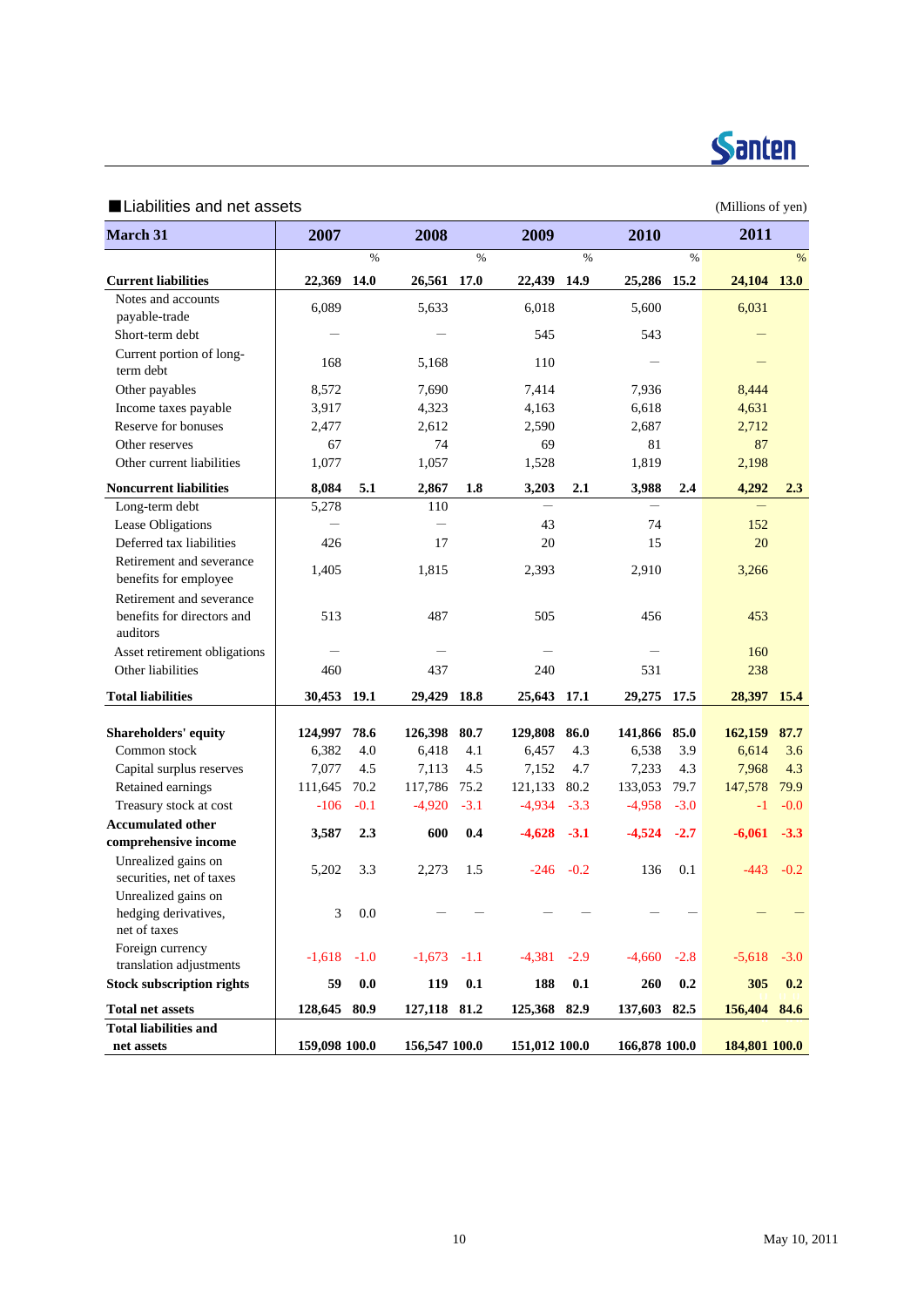# Consolidated statements of cash flows

|                                                                               |                           |                          |                          |                | (Millions of yen) |
|-------------------------------------------------------------------------------|---------------------------|--------------------------|--------------------------|----------------|-------------------|
| <b>Year ended March 31</b>                                                    | 2007                      | 2008                     | 2009                     | 2010           | <b>2011</b>       |
| I. Cash flows from operating activities:                                      |                           |                          |                          |                |                   |
| Income before income taxes                                                    | 21,039                    | 20,482                   | 15,823                   | 28,610         | 31,074            |
| Depreciation and amortization                                                 | 4,761                     | 4,593                    | 4,209                    | 3,421          | 2,976             |
| Loss on impairment of fixed assets                                            |                           | 316                      |                          | 397            |                   |
| Increase/decrease in retirement and severance benefits                        | 160                       | 411                      | 553                      | 517            | 359               |
| Interest and dividend income                                                  | $-459$                    | $-606$                   | $-548$                   | $-417$         | $-521$            |
| Interest expense                                                              | 90                        | 96                       | 65                       | 52             | 36                |
| Equity in losses of affiliates                                                |                           |                          | 679                      | 564            |                   |
| Increase/decrease in trade receivables                                        | $-414$                    | $-586$                   | $-916$                   | 698            | $-3,892$          |
| Increase/decrease in inventories                                              | $-356$                    | $-1,005$                 | $-1,334$                 | $-1,438$       | $-1,299$          |
| Increase/decrease in trade accounts payable                                   | 400                       | $-430$                   | 509                      | $-248$         | 521               |
| Other, net                                                                    | $-1,717$                  | $-561$                   | 759                      | 1,872          | $-11$             |
| Subtotal                                                                      | 23,504                    | 22,710                   | 19,801                   | 34,030         | 29,243            |
| Interest and dividend income received                                         | 460                       | 610                      | 550                      | 418            | 513               |
| Interest expense paid                                                         | $-91$                     | $-94$                    | $-71$                    | $-46$          | $-36$             |
| Income taxes paid                                                             | $-8,914$                  | $-7,758$                 | $-8,431$                 | $-8,291$       | $-11,951$         |
| Net cash provided by operating activities                                     | 14,959                    | 15,468                   | 11,849                   | 26.110         | 17,769            |
|                                                                               |                           |                          |                          |                |                   |
| II. Cash flows from investing activities:                                     |                           |                          |                          |                |                   |
| Increase in fixed deposits                                                    | $-1,223$                  | $-1,518$                 | $-4,420$                 | $-2,236$       | $-4,384$          |
| Decrease in fixed deposits                                                    | 553                       | 2,160                    | 3,358                    | 1,937          | 3,519             |
| Payments for acquisition of marketable securities                             | $\overline{\phantom{0}}$  | $\overline{\phantom{0}}$ | $\overline{\phantom{0}}$ | $-3,599$       | $-1,488$          |
| Proceeds from sale of marketable securities                                   | $\overline{\phantom{m}}$  | 1,000                    | $\qquad \qquad -$        | 5,098          | 403               |
| Payments for acquisition of fixed assets                                      | $-3.555$                  | $-3.151$                 | $-2,953$                 | $-1,314$       | $-1.650$          |
| Proceeds from sale of fixed assets                                            | 600                       | 5                        | $\overline{2}$           | $\overline{2}$ | 188               |
| Purchase of investment securities                                             | $-2.208$                  | $-3,266$                 | $-2,080$                 | $-1,027$       | $-4,296$          |
| Proceeds from sale of investment securities                                   | $\overline{\phantom{0}}$  | 2,660                    | 462                      | 309            | 20                |
| Payments for loans                                                            | $-13$                     |                          | $-300$                   | $-49$          | $-0$              |
| Proceeds from loans                                                           | $\overline{\phantom{0}}$  |                          | 311                      | 49             |                   |
| Other, net                                                                    |                           | 27                       | $\overline{0}$           | 1              | 13                |
| Net cash provided by investing activities                                     | $-5.845$                  | $-2.083$                 | $-5,619$                 | $-829$         | $-7,676$          |
| $\mathbf{I}$ . Cash flows from financing activities:                          |                           |                          |                          |                |                   |
| Proceeds from short-term debt                                                 |                           |                          | 545                      | 548            | 258               |
| Repayment of short-term debt                                                  |                           |                          | $\overline{\phantom{0}}$ | $-520$         | $-776$            |
| Repayment of long-term debt                                                   | $-168$                    | $-168$                   | $-5,168$                 | $-110$         |                   |
|                                                                               |                           |                          |                          |                |                   |
| Purchase of treasury stock                                                    | $-16$<br>$\boldsymbol{0}$ | $-4,815$                 | $-15$                    | $-24$          | $-25$             |
| Proceeds from disposal of treasury stock                                      |                           | $\mathbf{0}$             | 1                        | $\theta$       | 5,641             |
| Dividends paid                                                                | $-5,632$                  | $-6,505$                 | $-6,798$                 | $-6,803$       | $-6,808$          |
| Other, net                                                                    | 125                       | 72                       | 61                       | 156            | 139               |
| Net cash provided by financing activities                                     | $-5,691$                  | $-11,415$                | $-11,373$                | $-6,753$       | $-1,570$          |
| <b>IV</b> . Effect of exchange rate changes on cash                           | 313                       | $-140$                   | $-569$                   | $-135$         | $-388$            |
| and cash equivalents<br>V. Net increase/decrease in cash and cash equivalents | 3,736                     | 1,828                    | $-5,713$                 | 18,392         | 8,133             |
| VI. Cash and cash equivalents at beginning of year                            | 46,104                    | 49,841                   | 51,669                   | 45,956         | 64,348            |
| <b>VII.</b> Cash and cash equivalents at end of year                          | 49,841                    | 51,669                   | 45,956                   | 64,348         | 72,482            |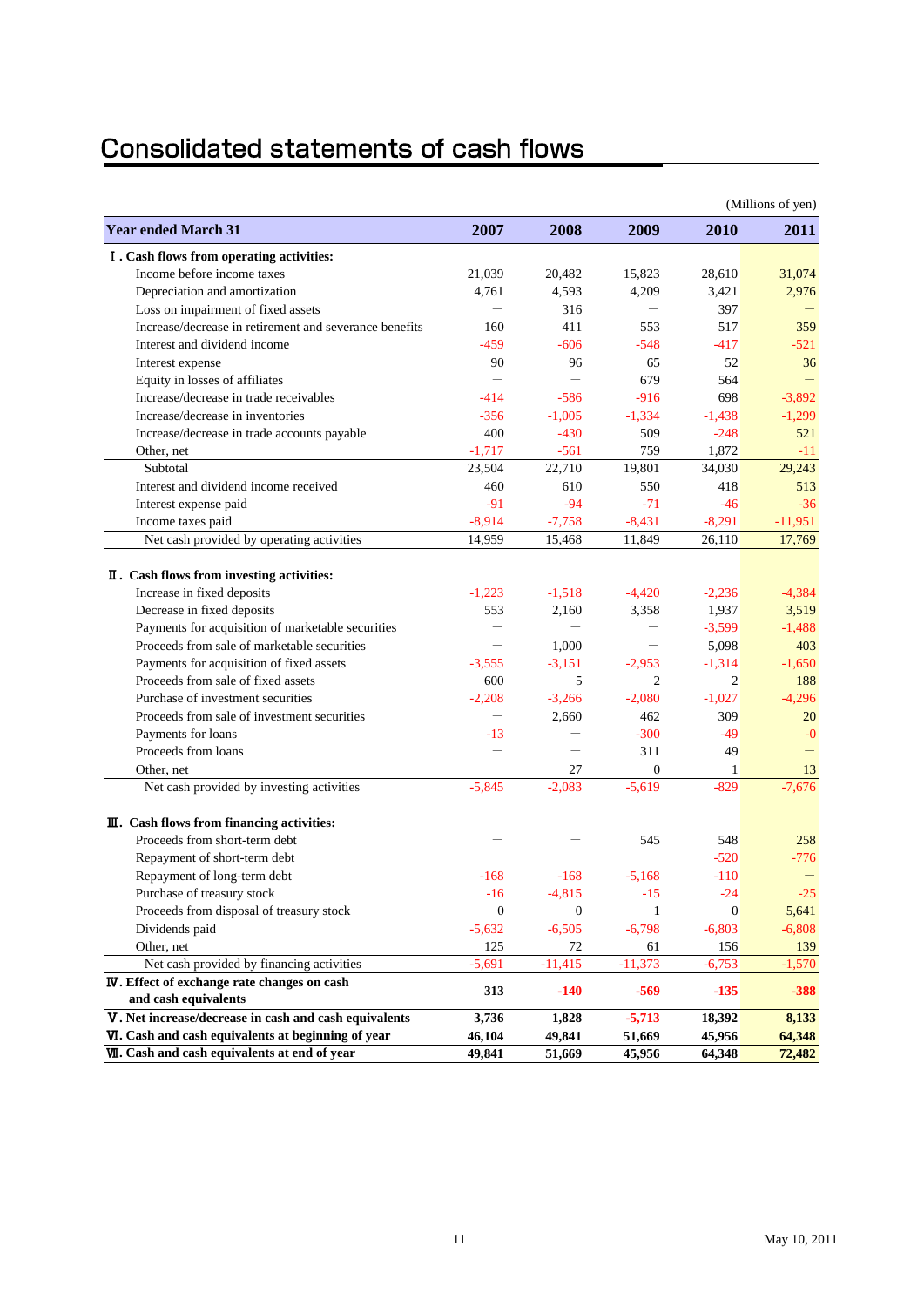# Other Consolidated information



| (Millions of yen)<br>$\blacksquare$ R&D expenses |        |        |        |        |        |                         |  |  |  |  |  |
|--------------------------------------------------|--------|--------|--------|--------|--------|-------------------------|--|--|--|--|--|
| <b>Year ended March 31</b>                       | 2007   | 2008   | 2009   | 2010   | 2011   | 2012<br><b>Forecast</b> |  |  |  |  |  |
| Consolidated                                     | 13.663 | 12.941 | 18.457 | 14.123 | 13.221 | 16,000                  |  |  |  |  |  |
| Percentage of net sales                          | 13.6%  | 12.5%  | 18.2%  | 12.8%  | 11.9%  | 13.8%                   |  |  |  |  |  |

| ■Capital expenditures<br>(Millions of yen) |       |       |       |       |       |                         |  |  |  |
|--------------------------------------------|-------|-------|-------|-------|-------|-------------------------|--|--|--|
| <b>Year ended March 31</b>                 | 2007  | 2008  | 2009  | 2010  | 2011  | 2012<br><b>Forecast</b> |  |  |  |
| Consolidated                               | 2.716 | 2.758 | 2.744 | 1.228 | 1.709 | 6.210                   |  |  |  |

**Note:** Includes investment in facilities spent on a lease contract basis.

### ■ Depreciation and amortization (Millions of yen) **12012 12011 2007 2008 2009 2010 2011 2012 2012 Forecast** Manufacturing cost 1,494 1,635 1,822 1,701 1,532 1,530 Selling, general and Selling, general and<br>
administrative expenses 626 626 622 556 512 630<br>
R&D expenses 1,212 1,091 946 945 762 790 R&D expenses 1,212 1,091 946 945 762 Others 2.12 0  $-$ Consolidated 3,295 3,353 3,391 3,202 2,808 2,950

| ∎Lease expenses            |      | (Millions of yen) |      |      |      |                         |
|----------------------------|------|-------------------|------|------|------|-------------------------|
| <b>Year ended March 31</b> | 2007 | 2008              | 2009 | 2010 | 2011 | 2012<br><b>Forecast</b> |
| Consolidated               | .064 | .042              | 931  | 527  | 156  | 160                     |
| Manufacturing cost         | 936  | 925               | 821  | 437  | 94   | 10                      |

### ■Number of employees

| <b>Year ended March 31</b>           | 2007  | 2008  | 2009  | 2010  | 2011  |
|--------------------------------------|-------|-------|-------|-------|-------|
| Consolidated                         | 2.409 | 2,483 | 2,690 | 2,756 | 2,867 |
| Sales division                       | 853   | 907   | 1,007 | 1,048 | 1,108 |
| Production division                  | 754   | 798   | 828   | 838   | 847   |
| R&D division                         | 533   | 519   | 541   | 557   | 574   |
| Corporate or back-office<br>division | 269   | 259   | 314   | 313   | 338   |

Forecasts in this report are based on the currently available information. Actual results may differ materially depending on a number of factors including adverse economic conditions etc.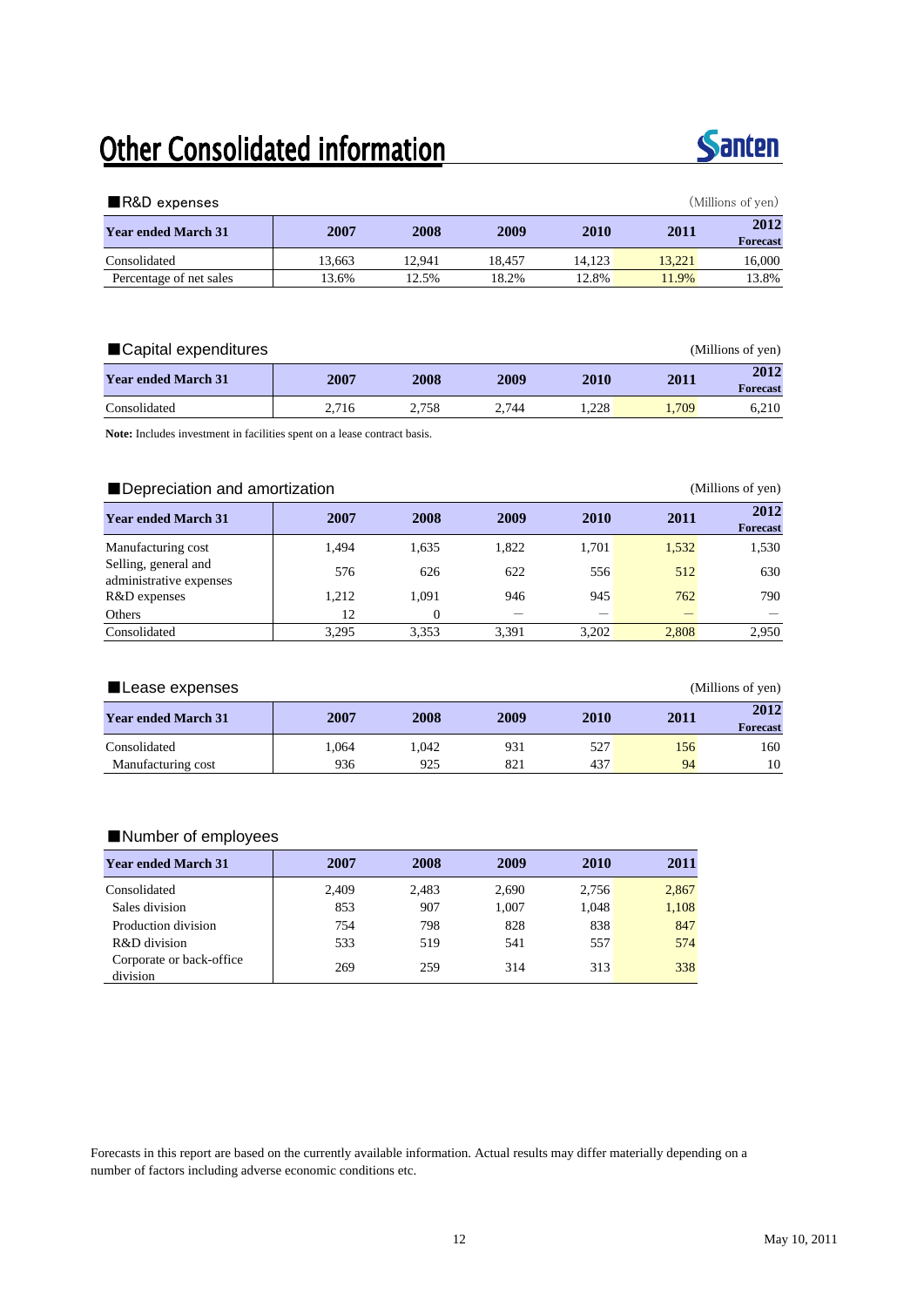# **Reference information<br>Research & development**

# ■Pipeline of prescription pharmaceuticals (Clinical trials)

| Generic name                                                     | Dev. code | Indication                                                                                                                                                                                                                                                                                                                                      | Original/Licensor                     | Region        | Ph I | Ph II             |        | Ph III NDA Filed Approved Launched |          |           |
|------------------------------------------------------------------|-----------|-------------------------------------------------------------------------------------------------------------------------------------------------------------------------------------------------------------------------------------------------------------------------------------------------------------------------------------------------|---------------------------------------|---------------|------|-------------------|--------|------------------------------------|----------|-----------|
|                                                                  |           |                                                                                                                                                                                                                                                                                                                                                 |                                       | Japan         |      |                   |        |                                    |          | $Dec-08$  |
|                                                                  |           | Glaucoma/                                                                                                                                                                                                                                                                                                                                       | Co-development with                   | Europe        |      |                   |        |                                    |          | $Jun-08$  |
| Tafluprost                                                       | DE-085    | Ocular hypertension                                                                                                                                                                                                                                                                                                                             | Asahi Glass                           | U.S.          |      | (Licensed Out)    |        |                                    |          |           |
|                                                                  |           |                                                                                                                                                                                                                                                                                                                                                 |                                       | Latin America |      | (Licensed Out)    |        |                                    |          | Aug- $10$ |
|                                                                  |           |                                                                                                                                                                                                                                                                                                                                                 |                                       | Asia          |      |                   |        |                                    |          | $Mar-10$  |
|                                                                  |           | Prostaglandin derivative for the treatment of glaucoma and ocular hypertension. Commercially launched in Japan in December, 2008. Also launched in Europe such as in<br>Germany, Denmark, etc. and in Asia, Hong Kong and Korea. NDA filed in China. Development rights in the U.S. were granted to Merck in April, 2009.                       |                                       |               |      |                   |        |                                    |          |           |
| Generic name                                                     | Dev. code | Indication                                                                                                                                                                                                                                                                                                                                      | Original/Licensor                     | Region        | Ph I | Ph II             |        | Ph III NDA Filed Approved Launched |          |           |
| Diquafosol sodium                                                | DE-089    | Dry eye                                                                                                                                                                                                                                                                                                                                         | <b>Inspire Pharm</b>                  | Japan<br>Asia |      |                   |        |                                    |          | $Dec-10$  |
|                                                                  |           | A treatment for dry eye that stimulates the secretion of mucin and tear fluid-from the ocular surface. It has a different mechanism of action from existing treatments. It was<br>launched in Japan in December, 2010. Phase III clinical trials are being conducted in China and NDA filed in Korea.                                           |                                       |               |      |                   |        |                                    |          |           |
| Generic name                                                     | Dev. code | Indication                                                                                                                                                                                                                                                                                                                                      | Original/Licensor                     | Region        | Ph I | Ph II             |        | Ph III NDA Filed Approved Launched |          |           |
| Lomerizine HCl                                                   | DE-090    | Glaucoma                                                                                                                                                                                                                                                                                                                                        | <b>MSD</b>                            | Japan         |      |                   |        |                                    |          |           |
| treatment.                                                       |           | A new type of glaucoma treatment under development for inhibiting the progression of visual field defects. The only calcium antagonist in development as an oral glaucoma<br>treatment. Compared with NMDA receptor antagonists, fewer systemic side effects are expected, thus having excellent safety. Marketed by MSD in Japan as a migraine |                                       |               |      |                   |        |                                    |          |           |
| Generic name                                                     | Dev. code | Indication                                                                                                                                                                                                                                                                                                                                      | Original/Licensor                     | Region        | Ph I | Ph II             | Ph III | NDA Filed Approved Launched        |          |           |
|                                                                  |           | Corneal and conjunctival epithelial                                                                                                                                                                                                                                                                                                             |                                       | U.S.          |      | (Phase $I / II$ ) |        |                                    |          |           |
| Rivoglitazone                                                    | DE-101    | disorder associated with dry eye,<br>etc.                                                                                                                                                                                                                                                                                                       | Daiichi Sankyo                        | Japan         |      |                   |        |                                    |          |           |
|                                                                  |           | Opthalmic solution which has a potent effect on corneal and conjunctival epithelial disorder mostly associated with dry eye by directly acting on the corneal and conjunctival<br>epithelial cells. It has unique mechanism of action which differs from existing treatments.                                                                   |                                       |               |      |                   |        |                                    |          |           |
| Generic name                                                     | Dev. code | Indication                                                                                                                                                                                                                                                                                                                                      | Original/Licensor                     | Region        | Ph I | Ph II             |        | Ph III NDA Filed Approved Launched |          |           |
| (Undetermined)                                                   | DE-102    | Diabetic macular edema                                                                                                                                                                                                                                                                                                                          | Co-development with<br>Oakwood (U.S.) | Japan         |      | (Phase $I / II$ ) |        |                                    |          |           |
|                                                                  |           | A steroid microsphere product for a sustained release injection. Animal studies demonstrated sustained efficacy when injected around the affected area. Collaborated with<br>Oakwood Laboratories (U.S.) for manufacturing technology development in commercial scale.                                                                          |                                       |               |      |                   |        |                                    |          |           |
| Generic name                                                     | Dev. code | Indication                                                                                                                                                                                                                                                                                                                                      | Original/Licensor                     | Region        | Ph I | Ph II             |        | Ph III NDA Filed Approved Launched |          |           |
| (Undetermined)                                                   | DE-105    | Persistent corneal                                                                                                                                                                                                                                                                                                                              | Original                              | U.S.          |      |                   |        |                                    |          |           |
|                                                                  |           | epithelial defects<br>Expected to accelerate corneal epithelial migration and demonstrate high safety for intractable persistent corneal epithelial defects compared with existing therapy.                                                                                                                                                     |                                       | Japan         |      |                   |        |                                    |          |           |
| Generic name                                                     | Dev. code | Indication                                                                                                                                                                                                                                                                                                                                      | Original/Licensor                     | Region        | Ph I | Ph II             |        | Ph III NDA Filed Approved          |          | Launched  |
| Levofloxacin $(1.5%)$                                            | DE-108    | Bacterial conjunctivitis                                                                                                                                                                                                                                                                                                                        | Daiichi Sankyo                        | Japan         |      |                   |        |                                    | $Dec-10$ |           |
| A fluoroquinolone antibacterial agent with higher-concentration. |           |                                                                                                                                                                                                                                                                                                                                                 |                                       |               |      |                   |        |                                    |          |           |
| Generic name                                                     | Dev. code | Indication                                                                                                                                                                                                                                                                                                                                      | Original/Licensor                     | Region        | Ph I | Ph II             |        | Ph III NDA Filed Approved Launched |          |           |
| Sirolimus                                                        | DE-109    | Uveitis                                                                                                                                                                                                                                                                                                                                         | Original                              | U.S.          |      |                   |        |                                    |          |           |
| sirolimus in June 2010.                                          |           | Subconjunctival or intravitreal injection with immunosuppressive effect, anti-angiogenic effect, etc. Santen acquired global development, manufacturing and marketing rights of                                                                                                                                                                 |                                       |               |      |                   |        |                                    |          |           |
| Generic name                                                     | Dev. code | Indication                                                                                                                                                                                                                                                                                                                                      | Original/Licensor                     | Region        | Ph I | Ph II             |        | Ph III NDA Filed Approved Launched |          |           |
| (Undetermined)                                                   | DE-110    | Corneal and conjunctival epithelial<br>disorder associated with dry eye,<br>etc.                                                                                                                                                                                                                                                                | Original                              | U.S.          |      |                   |        |                                    |          |           |
| associated with dry eye, etc.                                    |           | A selective glucocorticoid receptor agonist (SEGRA). Phase II clinical trials are being conducted in the U.S. for the treatment of corneal and conjunctival epithelial disorder                                                                                                                                                                 |                                       |               |      |                   |        |                                    |          |           |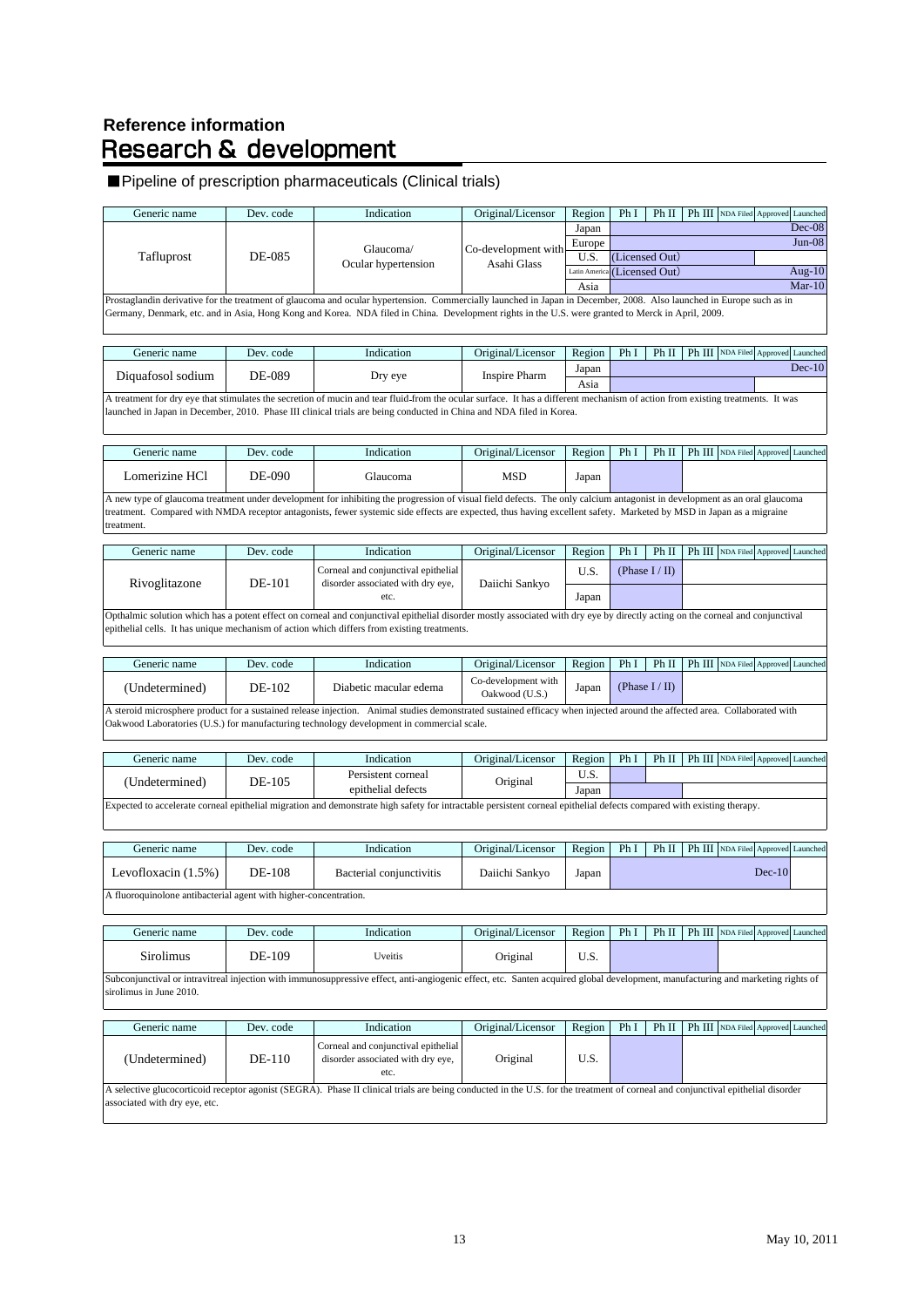

# ■Pipeline of prescription pharmaceuticals (Clinical trials)

| Generic name                                                                                                                                   | Dev. code | Indication          | Original/Licensor | Region | Ph I | Ph II |  | Ph III NDA Filed Approved Launched |  |
|------------------------------------------------------------------------------------------------------------------------------------------------|-----------|---------------------|-------------------|--------|------|-------|--|------------------------------------|--|
| Tafluprost/<br>DE-111                                                                                                                          | Glaucoma/ | Original            | Japan             |        |      |       |  |                                    |  |
| timolol maleate                                                                                                                                |           | Ocular hypertension | Co-development    | Europe |      |       |  |                                    |  |
| A combination drug of a prostaglandin derivative and a beta-adrenergic receptor blocker for the treatment of glaucoma and ocular hypertension. |           |                     |                   |        |      |       |  |                                    |  |

Generic name Dev. code Indication | Original/Licensor Region Ph I Ph II Ph III NDA Filed Approved Launched A highly selective adenosine A<sub>2A</sub> receptor agonist for the treatment of glaucoma and ocular hypertension. A new action from prostaglandin derivative which is expected to promote aqueous humor outflow from trabecular meshwork. (Undetermined) DE-112 Glaucoma Giaucoma/<br>Ocular hypertension Original U.S. (Phase I/ IIa)

| Generic name                                                                                                     | Dev. code | Indication              | Original/Licensor               | Region | PhI |  |  |  | Ph II   Ph III   NDA Filed Approved Launched |  |
|------------------------------------------------------------------------------------------------------------------|-----------|-------------------------|---------------------------------|--------|-----|--|--|--|----------------------------------------------|--|
| Epinastine HCl                                                                                                   | DE-114    | Allergic conjunctivitis | Boehringer Ingelheim<br>(Japan) | Japan  |     |  |  |  |                                              |  |
| Treatment for allergic conjunctivitis with H <sub>1</sub> receptor antagonism and membrane-stabilizing function. |           |                         |                                 |        |     |  |  |  |                                              |  |

| Generic name                                                                                                                                                                     | Dev. code                       | Indication           | Original/Licensor | Region | PhI | Ph II |  | Ph III NDA Filed Approved Launched |  |
|----------------------------------------------------------------------------------------------------------------------------------------------------------------------------------|---------------------------------|----------------------|-------------------|--------|-----|-------|--|------------------------------------|--|
| (Undetermined)                                                                                                                                                                   | DE-098<br>(Anti-APO-1 antibody) | Rheumatoid arthritis | Centocor          | Japan  |     |       |  |                                    |  |
| Joint injection that induces apoptosis in diseased joints of rheumatoid arthritis patients. Santen acquired domestic and international development and marketing rights of Anti- |                                 |                      |                   |        |     |       |  |                                    |  |
| APO-1 antibody from Centocor.                                                                                                                                                    |                                 |                      |                   |        |     |       |  |                                    |  |

### ■Changes from February 8, 2011

| Dev. Code     | Indication                                         | Stage                  | Region | Changes                  |
|---------------|----------------------------------------------------|------------------------|--------|--------------------------|
| <b>DE-085</b> | Glaucoma / Ocular hypertension                     | Launched               | Europe | Added launched countries |
|               |                                                    | NDA filed              | U.S.   | NDA filed                |
|               |                                                    |                        |        |                          |
| Dev. code     | Indication                                         | Stage                  | Region | Changes                  |
| <b>DE-089</b> | Dry eye                                            | NDA filed              | Asia   | NDA filed                |
|               |                                                    |                        |        |                          |
| Dev. Code     | Indication                                         | Stage                  | Region | Changes                  |
| DE-109        | Wet age-related macular<br>degeneration (wet AMD)/ | Phase I / II completed | Japan  | Phase I / II completed   |
|               | Diabetic macular edema (DME)                       |                        |        |                          |
|               | <b>Uveitis</b>                                     | Phase III              | U.S.   | Phase III started        |
|               |                                                    |                        |        |                          |
| Dev. Code     | Indication                                         | <b>Stage</b>           | Region | Changes                  |
| DE-111        | Glaucoma / Ocular hypertension                     | Phase III              | Japan  | Phase III started        |
|               |                                                    |                        |        |                          |
| Dev. Code     | Indication                                         | Stage                  | Region | Changes                  |
| DE-114        | Allergic conjunctivitis                            | Phase III              | Japan  | Phase III started        |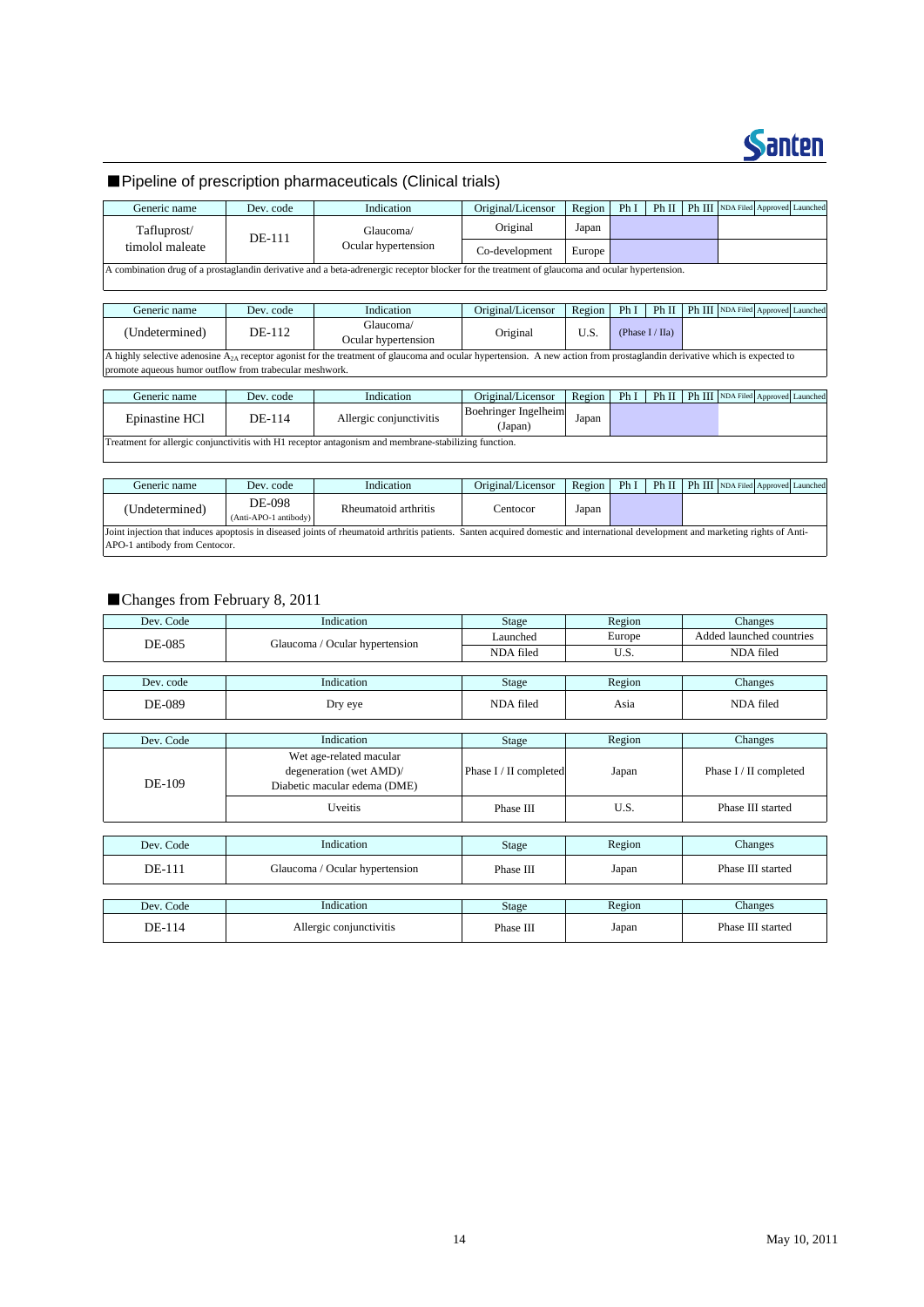# Pharmaceutical market in Japan

| Revision of National Health Insurance (NHI) drug prices |                          |        |                                 |        |                                 |        |                          |        |                                 |             |                   |                      | $(\% )$                  |
|---------------------------------------------------------|--------------------------|--------|---------------------------------|--------|---------------------------------|--------|--------------------------|--------|---------------------------------|-------------|-------------------|----------------------|--------------------------|
|                                                         | 1999                     | 2000   | 2001                            | 2002   | 2003                            | 2004   | 2005                     | 2006   | 2007                            | 2008        | 2009              | 2010                 | 2011                     |
| Industry average                                        |                          | $-7.0$ | $\overline{\phantom{0}}$        | $-6.3$ |                                 | $-4.2$ | —                        | $-6.7$ | $-$                             | early -5%   |                   | $mid -6\%$           |                          |
| Ophthalmic drugs                                        |                          | $-6.2$ | —                               | $-6.0$ | $\hspace{0.1mm}-\hspace{0.1mm}$ | $-2.7$ | $\overline{\phantom{m}}$ | $-5.5$ | $\hspace{0.1mm}-\hspace{0.1mm}$ | late $-3\%$ |                   | early -3%            |                          |
| Santen                                                  | $\overline{\phantom{0}}$ | $-5.7$ | $\hspace{0.1mm}-\hspace{0.1mm}$ | $-6.0$ | $\hspace{0.1mm}-\hspace{0.1mm}$ | $-3.2$ | $\overline{\phantom{m}}$ | $-5.3$ | $\qquad \qquad -$               | $mid -3%$   | $\qquad \qquad -$ | $mid -5%$            | $\overline{\phantom{m}}$ |
|                                                         |                          |        |                                 |        |                                 |        |                          |        |                                 |             |                   | (Compiled by Santen) |                          |

Revision of NHI drug prices:

In Japan, drug prices are generally revised every two years to reflect their market price. The drugs marketed at lower market prices will bear larger reduction margins at the revision.

### ■Market shares

|                            |       |       |       |       | (Billions of yen) |
|----------------------------|-------|-------|-------|-------|-------------------|
| <b>Year ended March 31</b> | 2007  | 2008  | 2009  | 2010  | 2011              |
|                            | 39.7% | 38.9% | 38.0% | 37.3% | 35.8%             |
| Prescription ophthalmics   | 214.4 | 221.0 | 226.9 | 234.9 | 247.4             |
|                            | 46.3% | 46.1% | 45.0% | 43.9% | 43.0%             |
| Anti-rheumatic drugs       | 23.3  | 24.1  | 24.8  | 25.7  | 25.5              |

Notes: - On an NHI drug price basis. Copyright IMS Japan KK, 2011

- Lower figures indicate market size. Source: Santen analysis based on IMS data(JPM)

 - Anti-rheumatic drugs exclude immunosuppressants Period: 2006.4-2011.3; Unauthorized copy prohibited and biologic agents.

### ■Market shares by therapeutic area - prescription ophthalmics

|                            |       |       |       |       | (Billions of yen) |
|----------------------------|-------|-------|-------|-------|-------------------|
| <b>Year ended March 31</b> | 2007  | 2008  | 2009  | 2010  | 2011              |
| Anti-glaucoma              | 22.1% | 20.8% | 20.3% | 23.0% | 25.7%             |
|                            | 80.0  | 83.2  | 85.0  | 88.5  | 90.1              |
| Anti-infection             | 75.1% | 72.4% | 70.9% | 70.0% | 68.4%             |
|                            | 24.7  | 24.4  | 23.7  | 22.6  | 22.4              |
| Anti-allergy               | 24.3% | 22.7% | 21.0% | 19.8% | 16.7%             |
|                            | 24.8  | 25.4  | 28.2  | 24.0  | 29.3              |
| Agents for surgeries       | 42.8% | 43.0% | 42.8% | 43.1% | 38.1%             |
|                            | 14.1  | 15.1  | 15.3  | 15.8  | 14.9              |
| Corneal disease treatments | 79.3% | 78.7% | 77.7% | 77.1% | 76.0%             |
|                            | 26.5  | 28.9  | 30.5  | 31.7  | 32.0              |
| Anti-cataract              | 62.6% | 66.2% | 68.8% | 72.1% | 74.7%             |
|                            | 6.3   | 6.1   | 5.9   | 5.6   | 5.3               |
| Corticosteroids            | 51.4% | 51.3% | 50.7% | 49.8% | 48.8%             |
|                            | 10.9  | 10.7  | 10.5  | 9.9   | 10.1              |

Notes: - On an NHI drug price basis. Copyright IMS Japan KK, 2011

- Lower figures indicate market size. Source: Santen analysis based on IMS data(JPM)

Period: 2006.4-2011.3; Unauthorized copy prohibited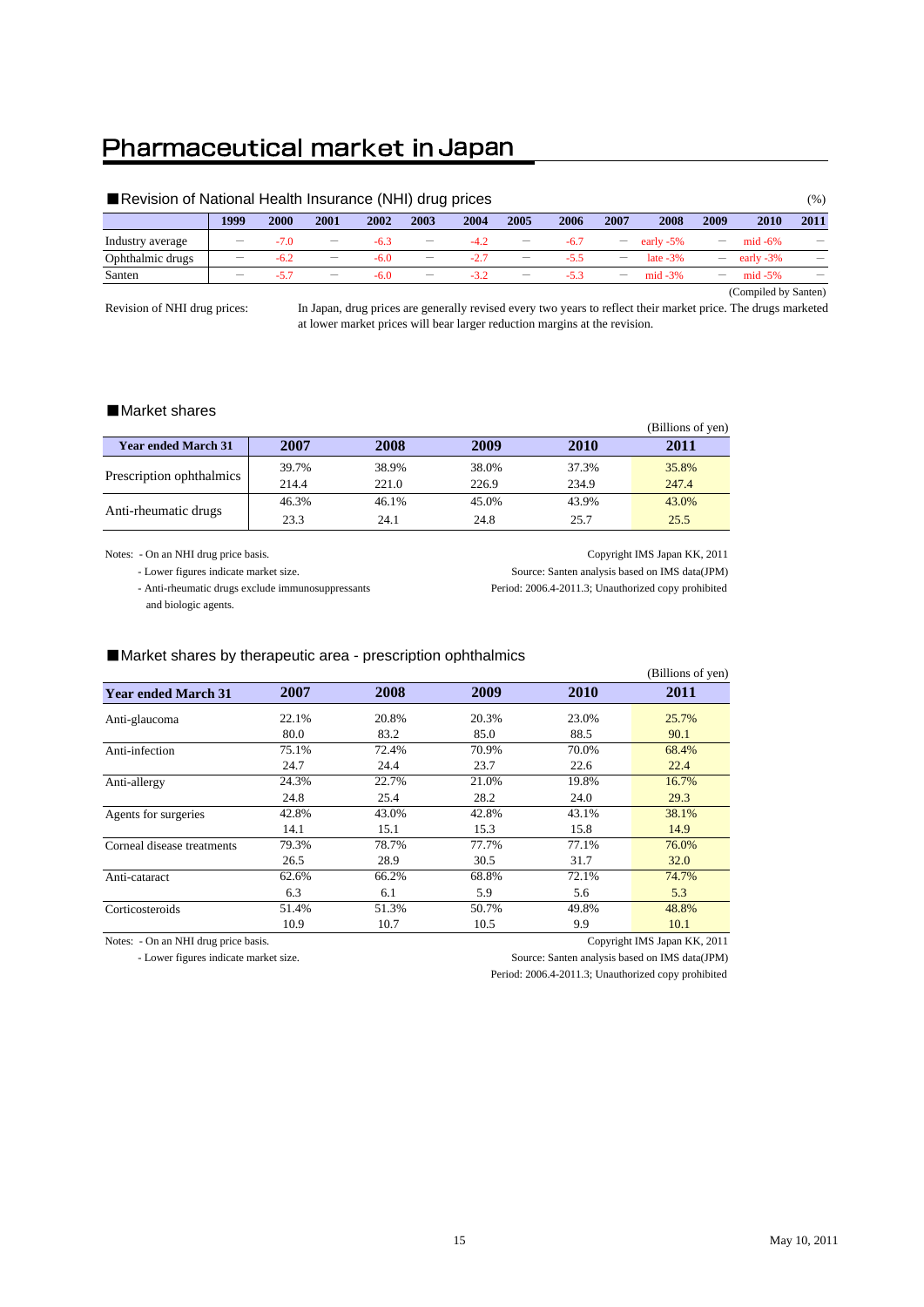# **Stock information**



%

# ■Stock price (Osaka Securities Exchange 1st market) (Yen and thousand shares) **Apr-10 May-10 Jun-10 Jul-10 Aug-10 Sep-10 Oct-10 Nov-10 Dec-10 Jan-11 Feb-11 Mar-11** Stock price: End of month 3,000 3,035 3,195 2,892 3,010 2,891 2,778 2,879 2,820 2,946 3,195 3,315<br>Volume 5,866 7,128 5,745 4,125 4,372 3,622 4,139 5,210 3,267 3,711 3,547 6,561 Volume 5,866 7,128 5,745 4,125 4,372 3,622 4,139 5,210 3,267 3,711 3,547 6,561 Stock price and volume 3,100 3,300 3,500

Apr-10 May-10 Jun-10 Jul-10 Aug-10 Sep-10 Oct-10 Nov-10 Dec-10 Jan-11 Feb-11 Mar-11

#### ■Major shareholders As of March 31, 2011 **Name** 12,440 4,756 4,302 3,310 3,102 3,058 2,165 2,120 1,984 1,977 Trust & Custody Services Bank, Ltd. 2.5 2.4 2.3 2.3 The Bank of Tokyo-Mitsubishi UFJ, Ltd. The Chase Manhattan Bank, N.A. London Secs Lending Omnibus Account **Percentage of investment** 14.3 5.5 4.9 3.8 3.6 3.5 **Number of shares held** Thousand shares Mita Sangyo Co., Ltd. Japan Trustee Service Bank, Ltd. The Master Trust Bank of Japan, Ltd. Development Bank of Japan Inc. State Street Bank and Trust Company 505223 Mellon Bank Treaty Clients Omnibus Nippon Life Insurance Company

### ■Major stock information

 $\overline{0}$ 5,000 10,000

2,500 2,700 2,900

| <b>Year ended March 31</b>                           | 2007   | 2008                                    | 2009  | 2010                 | 2011     |
|------------------------------------------------------|--------|-----------------------------------------|-------|----------------------|----------|
| Issued shares (thousands)                            | 86.825 |                                         |       | 86,866 86,916 86,992 | 87,053   |
| Treasury stock (thousands)                           | 50     | 1.888                                   | 1.893 | 1.902                | $\Omega$ |
| Market Capitalization (million)                      |        | 262,928 197,573 232,961 238,763 288,579 |       |                      |          |
| A purchased amount of money (millions of yen)        |        | 4.800                                   |       |                      |          |
| The number of the purchased stocks (thousand shares) |        | 1.833                                   |       |                      |          |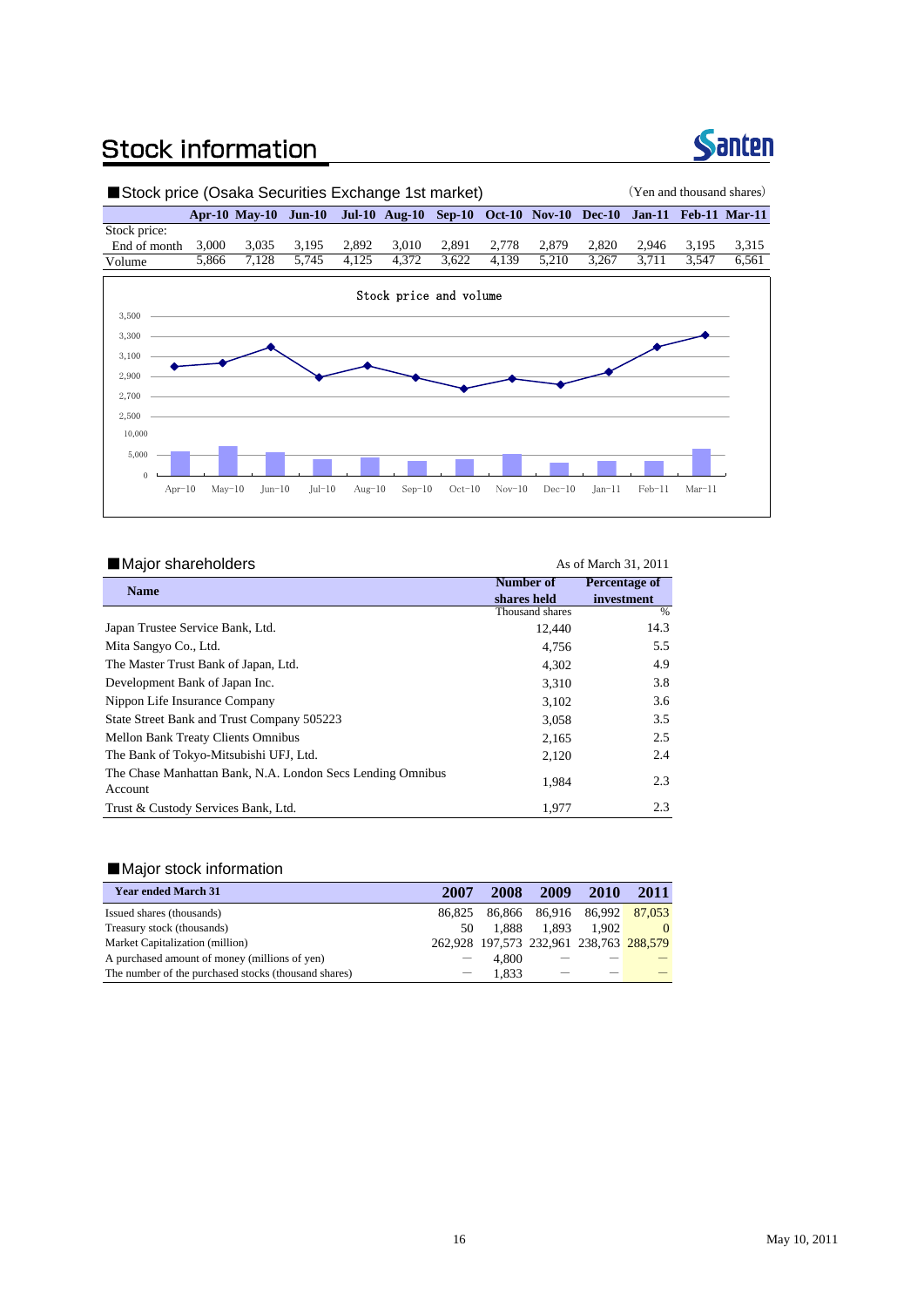# **Stock information**

# ■Breakdown of shareholding by number of shares

| <b>Year ended March 31</b>   | 2007     |             | 2008            |             | 2009            |             | 2010            |             | 2011            |                   |
|------------------------------|----------|-------------|-----------------|-------------|-----------------|-------------|-----------------|-------------|-----------------|-------------------|
|                              | Thousand |             | Propor-Thousand |             | Propor-Thousand |             | Propor-Thousand |             | Propor-Thousand | Propor-           |
|                              | shares   | tion $(\%)$ | shares          | tion $(\%)$ | shares          | tion $(\%)$ | shares          | tion $(\%)$ | shares          | $\frac{1}{2}$ (%) |
| Financial institutions       | 30,366   | 35.0        | 33,186          | 38.2        | 36,226          | 41.6        | 32,693          | 37.6        | 32,284          | 37.1              |
| City & regional banks        | 4,628    | 5.3         | 4,907           | 5.6         | 4,794           | 5.5         | 2,558           | 2.9         | 2,422           | 2.8               |
| Trust banks                  | 17,049   | 19.6        | 19.133          | 22.0        | 23,714          | 27.3        | 22,466          | 25.8        | 20,431          | 23.5              |
| (concerned in trust works)   | 14,538   |             | 16,680          |             | 21,167          |             | 19,948          |             | 18,310          |                   |
| Life and non-life insurance  | 8,470    | 9.8         | 8,924           | 10.3        | 7,254           | 8.3         | 7,022           | 8.1         | 5,274           | 6.0               |
| Other financial institutions | 217      | 0.3         | 221             | 0.3         | 462             | 0.5         | 645             | 0.7         | 4,155           | 4.8               |
| Securities firms             | 1.486    | 1.7         | 585             | 0.7         | 526             | 0.6         | 518             | 0.6         | 417             | 0.5               |
| Other institutions           | 12.375   | 14.2        | 13.014          | 15.0        | 13.071          | 15.0        | 13,392          | 15.4        | 13,413          | 15.4              |
| Foreign investors            | 31,024   | 35.7        | 25,227          | 29.0        | 23,679          | 27.3        | 27,553          | 31.7        | 31,228          | 35.9              |
| Individual investors         | 11,521   | 13.3        | 12,963          | 14.9        | 11,516          | 13.3        | 10,931          | 12.6        | 9,708           | 11.1              |
| Treasury stock               | 50       | 0.1         | 1,888           | 2.2         | 1,893           | 2.2         | 1,902           | 2.2         | $\mathbf{0}$    | 0.0               |
| Total                        | 86,825   | 100.0       | 86,866          | 100.0       | 86,916          | 100.0       | 86,992          | 100.0       | 87,053          | 100.0             |

# ■Breakdown of shareholding by number of shareholders

| <b>Year ended March 31</b>   | 2007         |       | 2008                  |         | 2009                  |         | 2010                  |         | 2011                  |                   |
|------------------------------|--------------|-------|-----------------------|---------|-----------------------|---------|-----------------------|---------|-----------------------|-------------------|
|                              | Number of    |       | Propor-Number of      | Propor- | Number of             | Propor- | Number of             | Propor- | Number of             | Propor-           |
|                              | shareholders |       | tion (%) shareholders |         | tion (%) shareholders |         | tion (%) shareholders |         | tion (%) shareholders | $\frac{1}{2}$ (%) |
| Financial institutions       | 88           | 0.9   | 88                    | 0.6     | 81                    | 0.7     | 81                    | 0.7     | 71                    | 0.8               |
| City & regional banks        | 7            | 0.1   | 14                    | 0.1     | 11                    | 0.1     | 8                     | 0.1     | 6                     | 0.1               |
| Trust banks                  | 44           | 0.4   | 30                    | 0.2     | 26                    | 0.2     | 29                    | 0.2     | 28                    | 0.3               |
| Life and non-life insurance  | 26           | 0.3   | 29                    | 0.2     | 33                    | 0.3     | 34                    | 0.3     | 29                    | 0.3               |
| Other financial institutions | 11           | 0.1   | 15                    | 0.1     | 11                    | 0.1     | 10                    | 0.1     | 8                     | 0.1               |
| Securities firms             | 37           | 0.4   | 38                    | 0.3     | 36                    | 0.3     | 41                    | 0.4     | 32                    | 0.3               |
| Other institutions           | 133          | 1.3   | 150                   | 1.2     | 137                   | 1.2     | 127                   | 1.2     | 125                   | 1.4               |
| Foreign investors            | 306          | 3.0   | 268                   | 2.1     | 355                   | 3.2     | 366                   | 3.4     | 381                   | 4.2               |
| Individual investors         | 9,451        | 94.4  | 12,568                | 95.8    | 10,570                | 94.6    | 10,296                | 94.4    | 8,479                 | 93.3              |
| Treasury stock               |              | 0.0   |                       | 0.0     |                       | 0.0     |                       | 0.0     |                       | 0.0               |
| Total                        | 10.016       | 100.0 | 13,113                | 100.0   | 11.180                | 100.0   | 10,912                | 100.0   | 9,089                 | 100.0             |



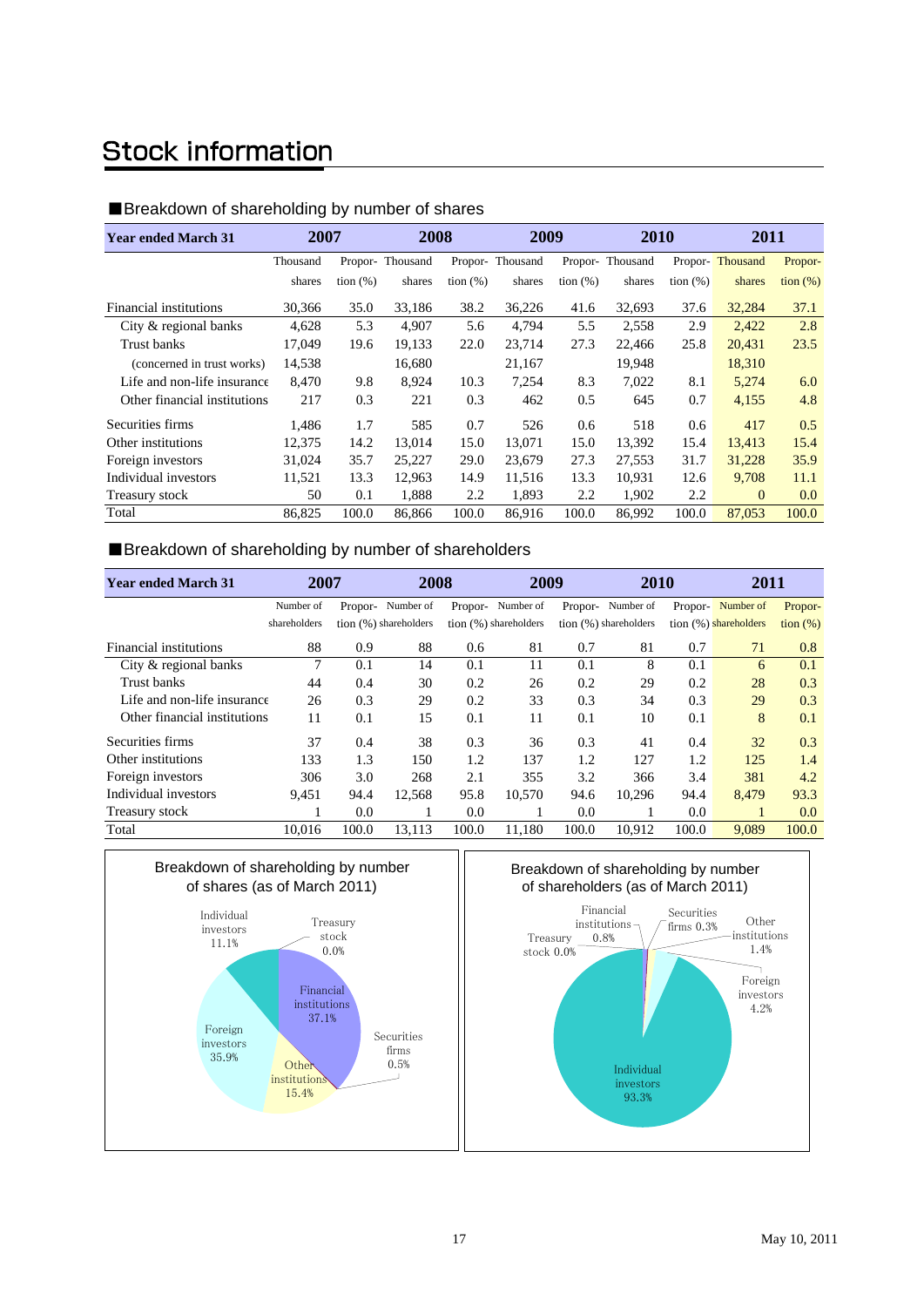# **Consolidated subsidiaries**



# 【Domestic】

| Claire Co., Ltd.              |                                                                        |                 |                                |                     |       |
|-------------------------------|------------------------------------------------------------------------|-----------------|--------------------------------|---------------------|-------|
| Main business                 | Cleaning of antidust and sterilized clothing                           |                 |                                |                     |       |
| Location                      | Shiga, Japan                                                           | Paid-in capital | 90 million yen                 | Equity owned        | 100%  |
|                               |                                                                        |                 |                                |                     |       |
| <b>[Overseas]</b>             |                                                                        |                 |                                |                     |       |
| Santen Holdings U.S. Inc.     |                                                                        |                 |                                |                     |       |
| Main business                 | Holding company for North American businesses and business development |                 |                                |                     |       |
| Location                      | California, U.S.A.                                                     | Paid-in capital | 24,784 thousand US\$           | Equity owned        | 100%  |
|                               |                                                                        |                 |                                |                     |       |
| Santen Inc.                   |                                                                        |                 |                                |                     |       |
| <b>Main business</b>          | Clinical development and business development of pharmaceuticals       |                 |                                |                     |       |
| Location                      | California, U.S.A.                                                     | Paid-in capital | 8,765 thousand US\$            | Equity owned        | 100%* |
|                               |                                                                        |                 |                                |                     |       |
| Advanced Vision Science, Inc. |                                                                        |                 |                                |                     |       |
| <b>Main business</b>          | Research and development, production and marketing of medical devices  |                 |                                |                     |       |
| Location                      | California, U.S.A.                                                     | Paid-in capital | 10 thousand US\$               | Equity owned        | 100%* |
|                               |                                                                        |                 |                                |                     |       |
| Phacor Inc.                   |                                                                        |                 |                                |                     |       |
| Main business                 |                                                                        |                 |                                |                     |       |
| Location                      | California, U.S.A.                                                     | Paid-in capital | 10 thousand US\$               | <b>Equity owned</b> | 100%* |
| Santen Oy                     |                                                                        |                 |                                |                     |       |
| <b>Main business</b>          | Development, production and marketing of pharmaceuticals               |                 |                                |                     |       |
| Location                      | Tampere, Finland                                                       | Paid-in capital | 20,000 thousand euros          | <b>Equity owned</b> | 100%  |
|                               |                                                                        |                 |                                |                     |       |
| SantenPharma AB               |                                                                        |                 |                                |                     |       |
| Main business                 | Marketing support of pharmaceuticals                                   |                 |                                |                     |       |
| Location                      | Stockholm, Sweden                                                      | Paid-in capital | 500 thousand S.KR              | Equity owned        | 100%  |
|                               |                                                                        |                 |                                |                     |       |
| Santen GmbH                   |                                                                        |                 |                                |                     |       |
| Main business                 | Marketing of pharmaceuticals and business development                  |                 |                                |                     |       |
| Location                      | Germaring, Germany                                                     | Paid-in capital | 25 thousand euros              | Equity owned        | 100%  |
|                               |                                                                        |                 |                                |                     |       |
|                               | Santen Pharmaceutical (China) Co., Ltd.                                |                 |                                |                     |       |
| <b>Main business</b>          | Development, production and marketing of pharmaceuticals               |                 |                                |                     |       |
| Location                      | Suzhou, China                                                          | Paid-in capital | 3,300 million yen              | Equity owned        | 100%  |
|                               |                                                                        |                 |                                |                     |       |
|                               | Taiwan Santen Pharmaceutical Co., Ltd.                                 |                 |                                |                     |       |
| Main business                 | Import and marketing of pharmaceuticals                                |                 |                                |                     |       |
| Location                      | Taipei, Taiwan                                                         | Paid-in capital | 42,000 thousand Taiwan dollars | Equity owned        | 100%  |
|                               |                                                                        |                 |                                |                     |       |
|                               | Santen Pharmaceutical Korea, Co., Ltd.                                 |                 |                                |                     |       |
| Main business                 | Import and marketing of pharmaceuticals                                |                 |                                |                     |       |
| Location                      | Seoul, Korea                                                           | Paid-in capital | 9,000,000 thousand won         | Equity owned        | 100%  |

\* Indirect investment through Santen Holdings U.S. Inc.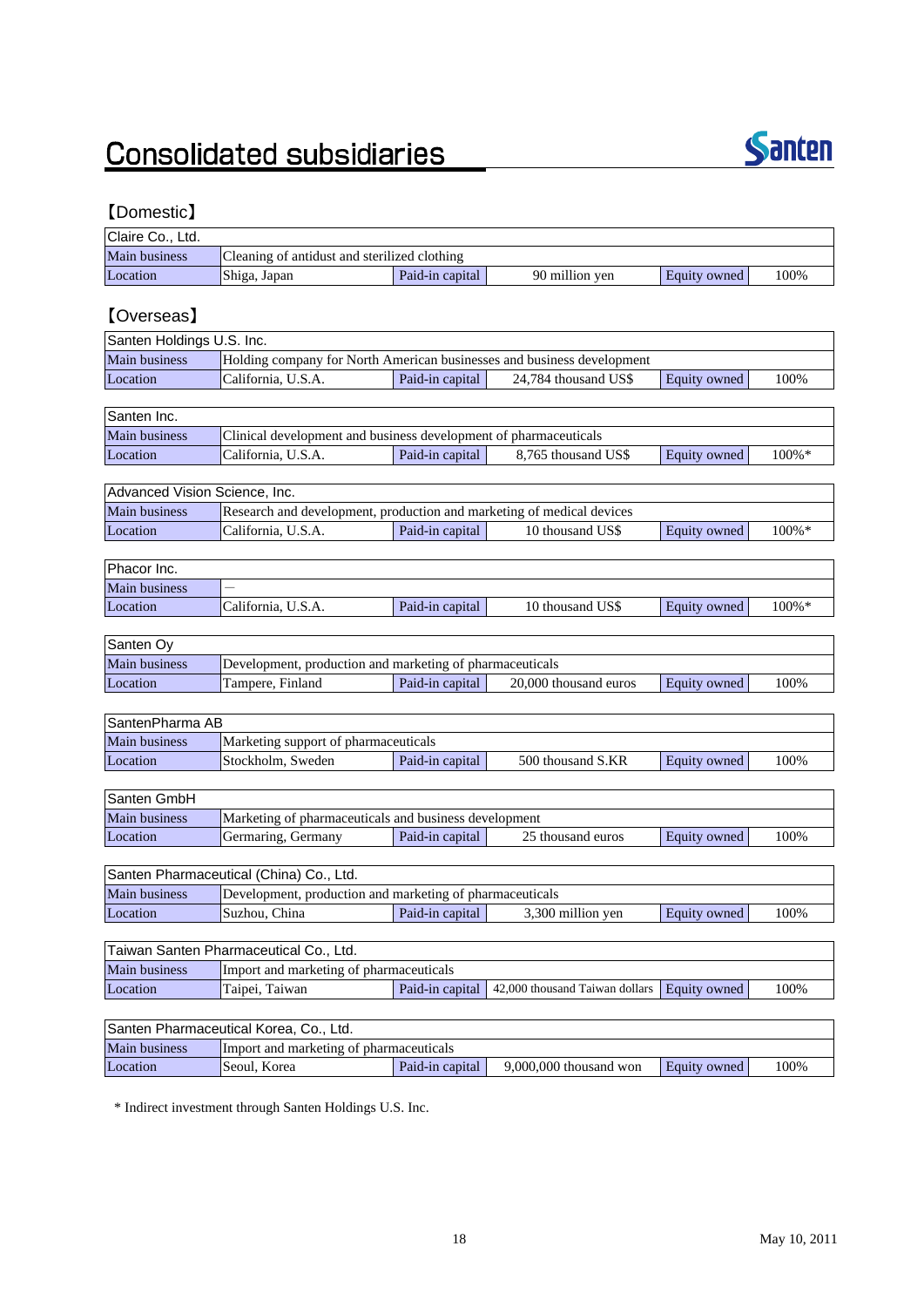# **News releases**

# **News releases during April 2010-March 2011**

For details, please refer to our Web site (http://www.santen.com).

### **2010**

#### **16-Apr Santen Announces Approval of DIQUAS for Dry Eye Treatment in Japan**

Santen announced that the Japanese Ministry of Health, Labour and Welfare granted approval for its new dry eye treatment drug, DIQUAS Ophthalmic Solution 3% (generic name: diquafosol sodium) on April 16, 2010. Diquafosol was licensed for certain ophthalmic uses from Inspire Pharmaceuticals, Inc. (U.S.) and DIQUAS Ophthalmic Solution 3% was developed by Santen as a treatment for dry eye.

#### **16-Apr MHLW Grants Approval for COSOPT Combination Ophthalmic Solution for Glaucoma and Ocular Hypertension Treatmemt**

Santen announced that Banyu Pharmaceutical (presently MSD, hearafter "MSD") has obtained manufacturing and marketing approval for its glaucoma and ocular hypertension treatment drug COSOPT Combination Ophthalmic Solution (generic name: dorzolamide hydrochloride-timolol maleate). COSOPT Combination Ophthalmic Solution is a combination ophthalmic solution which contains TRUSOPT Ophthalmic Solution 1% (Generic name: dorzolamide hydrochloride), a carbonic anhydrase inhibitor (CAI) and TIMOPTOL Ophthalmic Solution 0.5% (generic name: timolol maleate), a beta-adrenergic receptor blocking agent. Santen and MSD have entered into a copromotion agreement in eary 2010.

#### **30-Apr Clinical Data, Inc. Licenses Adenosine A2A Agonist to Santen for Development of Ophthalmic Treatments**

Clinical Data, Inc.(U.S.) and Santen announced that Santen has exercised its option to license Clinical Data's highly selective adenosine  $A_{2A}$  agonist compound, ATL313, for the development of topical treatments for certain ophthalmic diseases, including glaucoma. ATL313, a promising latestage preclinical compound, has shown significant pharmacological effects in vivo and has been nominated as a clinical candidate.

#### **6-May Santen Launches Glaucoma and Intraocular Hypertension Treatment TAFLOTAN in Korea**

Santen announced that Santen Pharmaceutical Korea, its wholly owned subsidiary in Korea, has launched TAFLOTAN Ophthalmic Solution 0.0015%, an open angle glaucoma and ocular hypertension treatment.

#### **11-May Renewal of The Countermeasures to Large-Scale Purchases of The Corporation's Shares (Takeover Defense Measures)**

Santen's Board of Directors on May 11, 2010 determined to partially revise the countermeasures to large-scale purchases of the Corporation's shares (takeover defense measures) that was introduced subject to the resolution at the meeting of the Board of Directors held on May 8, 2007 and the resolution at the annual general meeting of shareholders held on June 26, 2007 and to introduce a renewed plan. The Renewal was approved by the shareholders at the 98th Annual General Meeting held on June 23, 2010.

#### **11-May Santen to Issue Stock Acquisition Rights to the Directors for the Purpose of Granting Stock Options**

### **Santen to Issue Stock Acquisition Rights to the Corporate Officers for the Purpose of Granting Stock Options**

Santen's Board of Directors on May 11, 2010 adopted a resolution to issue rights to subscribe for new shares as stock options without consideration to Santen directors and corporate officers. The resolution was approved at the 98th Annual General Meeting. held on June 23, 2010.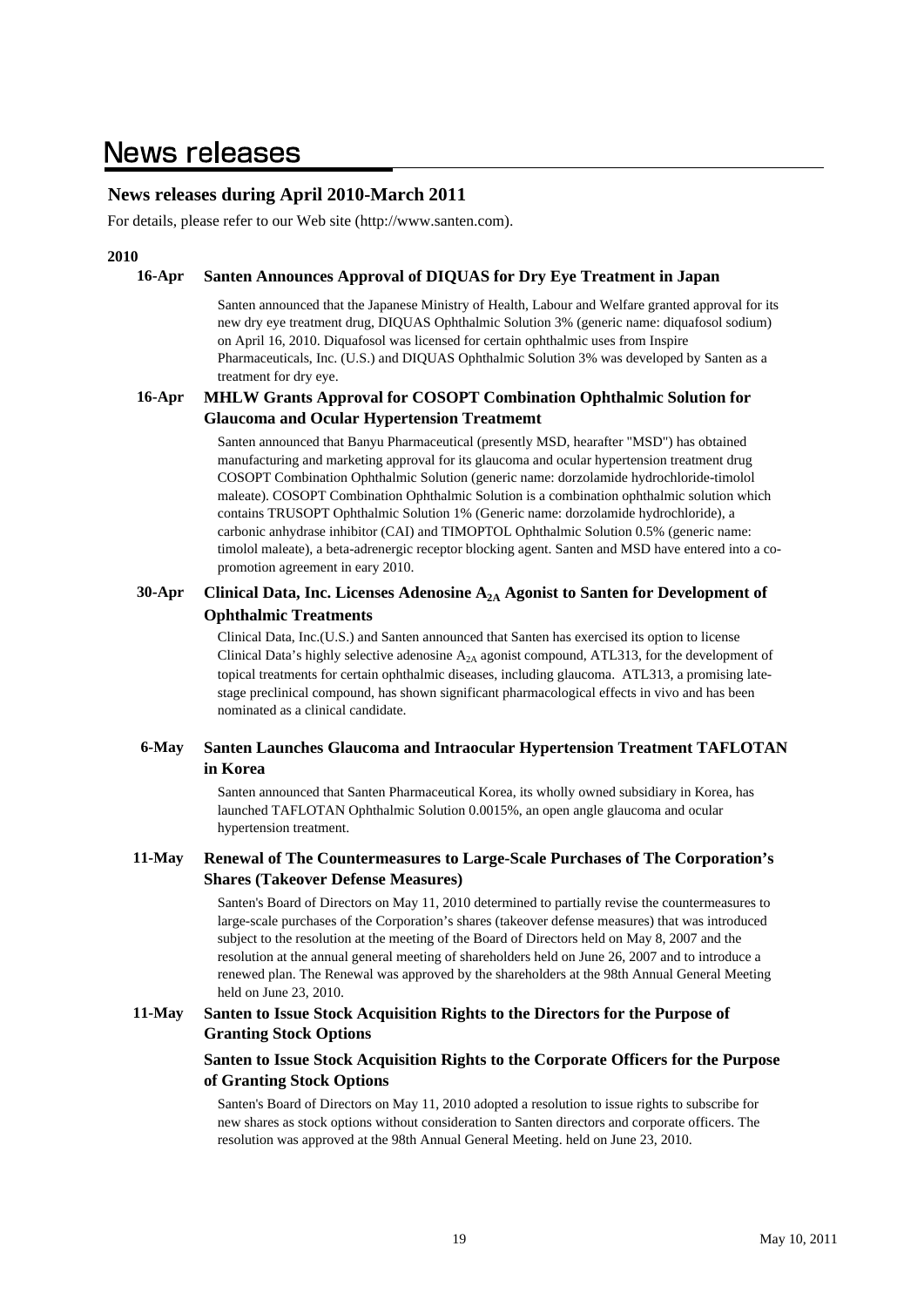

### **2010**

#### **11-Jun MSD and Santen Launch COSOPT Combination Ophthalmic Solution for Glaucoma and Ocular Hypertension Treatmemt**

Santen and MSD announced that they have launched the glaucoma and ocular hypertension treatment drug COSOPT Combination Ophthalmic Solution (generic name: dorzolamide hydrochloride-timolol maleate), following its listing in the National Health Insurance Price list.

#### **28-Sep Reorganization of Manufacturing Function and Transfer of Osaka Plant**

Santen announced that it will transfer production and supply chain management functions from the Osaka plant to the Shiga plant area.The aim is to reorganize the manufacturing function to strengthen Santen's global product supply capability.

#### **18-Oct Santen to Redesign Sante Pure Package**

Santen announced its launch of Sante Pure OTC eve drop with a new package design on October 18, 2010.

### **13-Dec Santen Launches DIQUAS Ophthalmic Solution 3% for Dry Eye Treatment in Japan**

Santen announced that it has launched its new dry eye treatment drug, DIQUAS Ophthalmic Solution 3% (generic name: diquafosol sodium) in Japan.

### **2011**

#### **8-Feb Notice Concerning Execution of Business and Capital Alliance Agreement and Disposal of Treasury Stock Through Third-Party Allotment**

Santen announced that at a meeting of its Board of Directors held on February 8, 2011 the Company resolved to enter into a business and capital alliance with Development Bank of Japan Inc. (hearafter "DBJ") through execution of a business and capital alliance agreement (the "Business and Capital Alliance Agreement") with DBJ and to dispose of the Company's treasury stock through a third-party allotment to DBJ and that on the same date the Company executed that Business and Capital Alliance Agreement.

#### **15-Mar Notice of Donation with regards to the Tohoku-Kanto Earthquake**

Santen announced that it has decided to donate JPY 100 million through Japan Red Cross Society as part of its relief efforts in relation to the Tohoku-Kanto Earthquake occurred on March 11th, 2011.